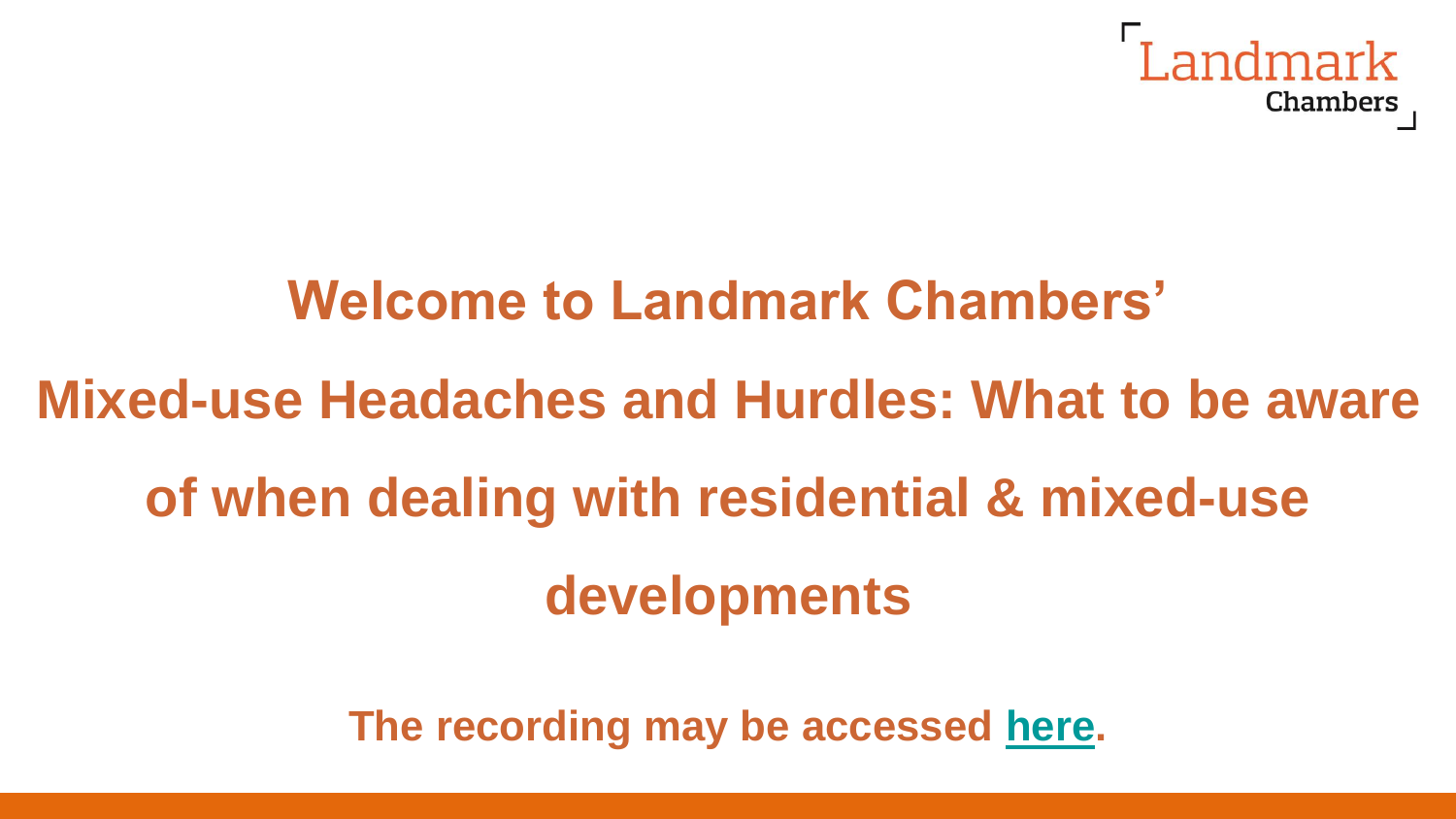

#### **Your speakers today are…**



**Simon Allison Katie Helmore** 

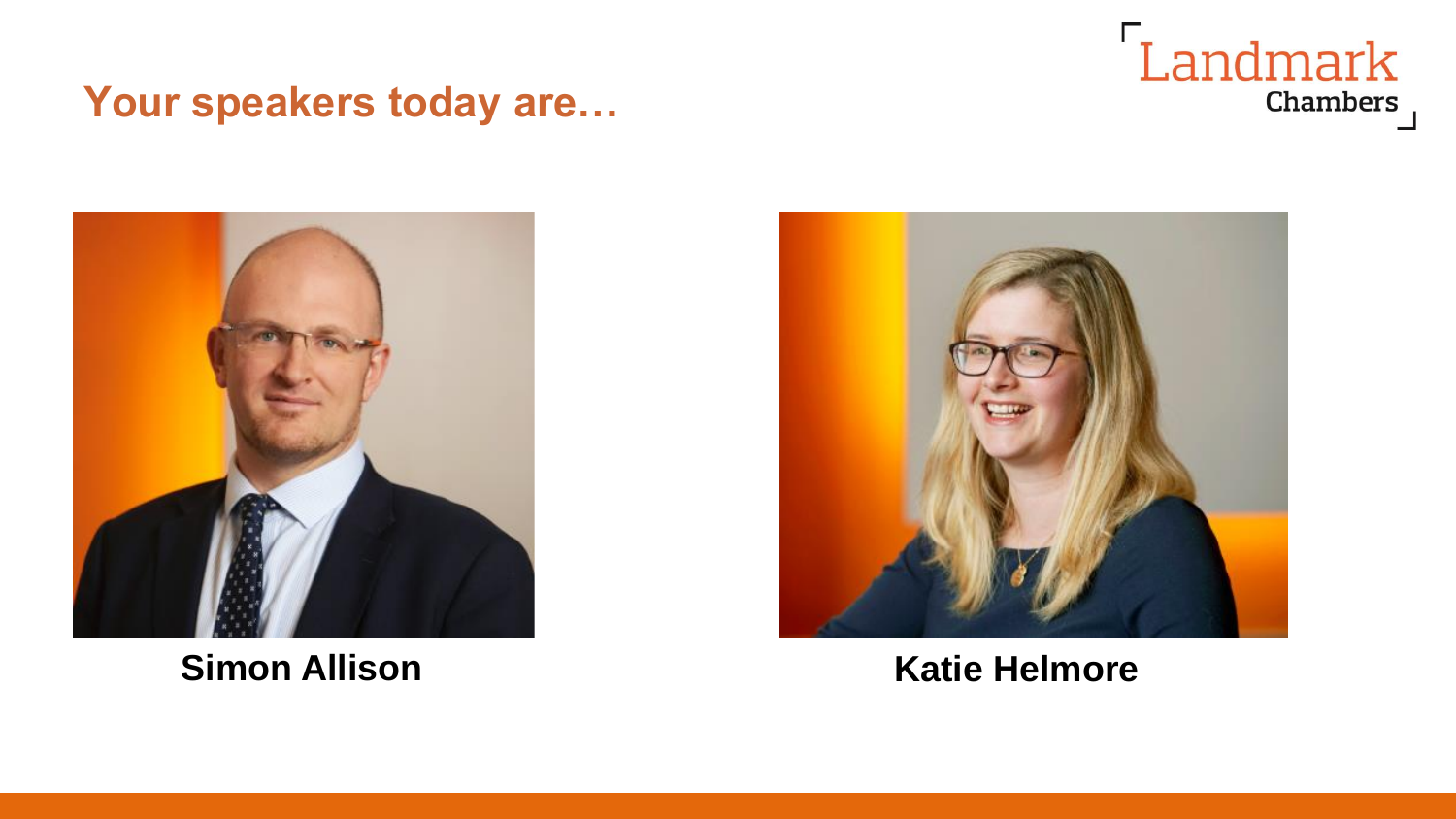## Landmark Chambers

#### **Scope of this presentation**

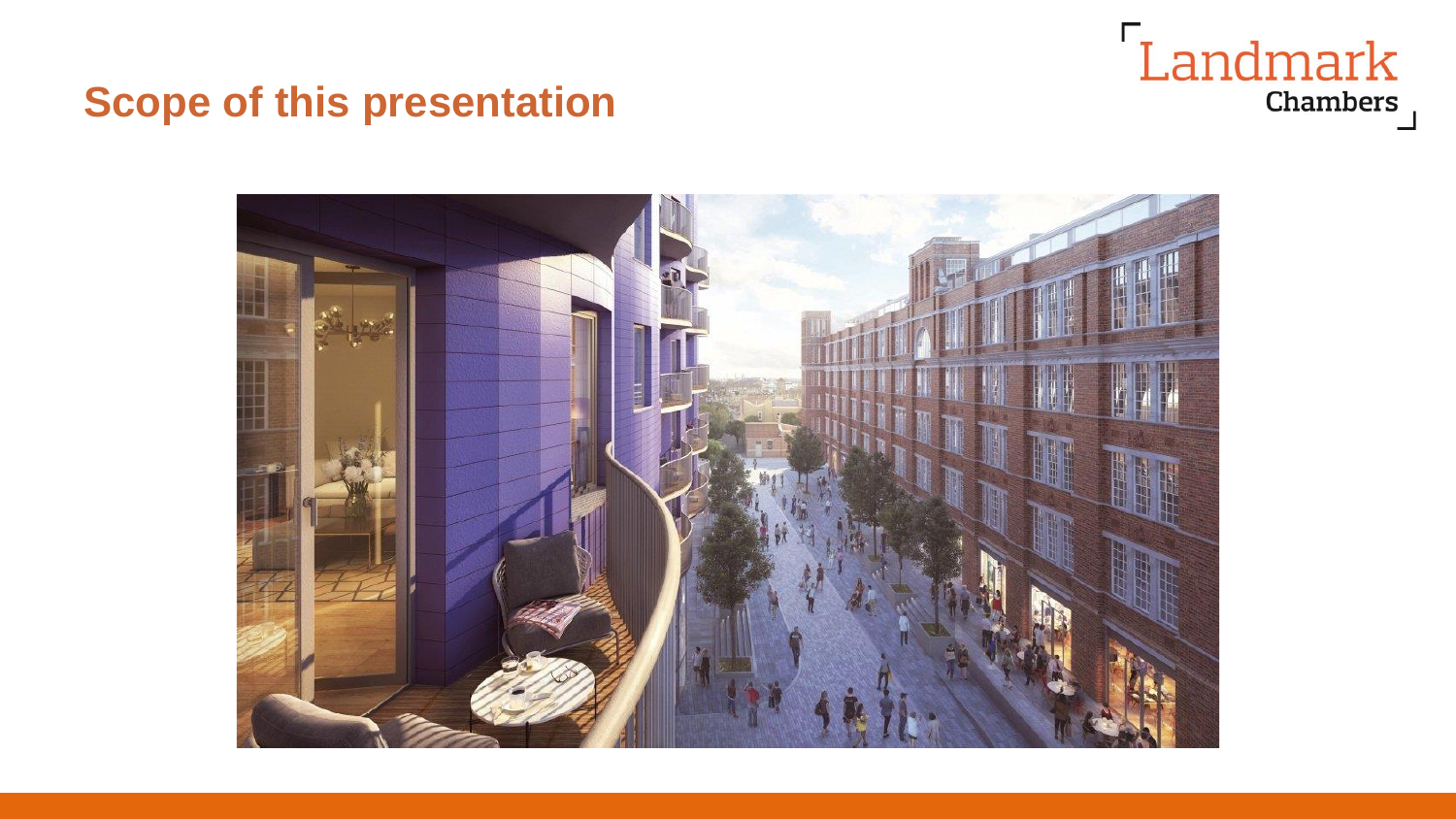#### **Landlord and Tenant Act 1985:**

- Provision of information to tenants upon request re: landlord's identity (ss1/2)
- Service charge regulation (more on this later!) ss.18-30 incl:
	- Consultation on major works: s.20 / s20ZA + Service Charges (Consultation Requirements) (England) Regs 2003
	- Right to request summary of relevant costs and to inspect accounts / vouchers etc: s21-25 – inc from superior landlord – criminal offence…
- Provision for recognised tenants' associations and their rights e.g. to be consulted about changes to managing agents.



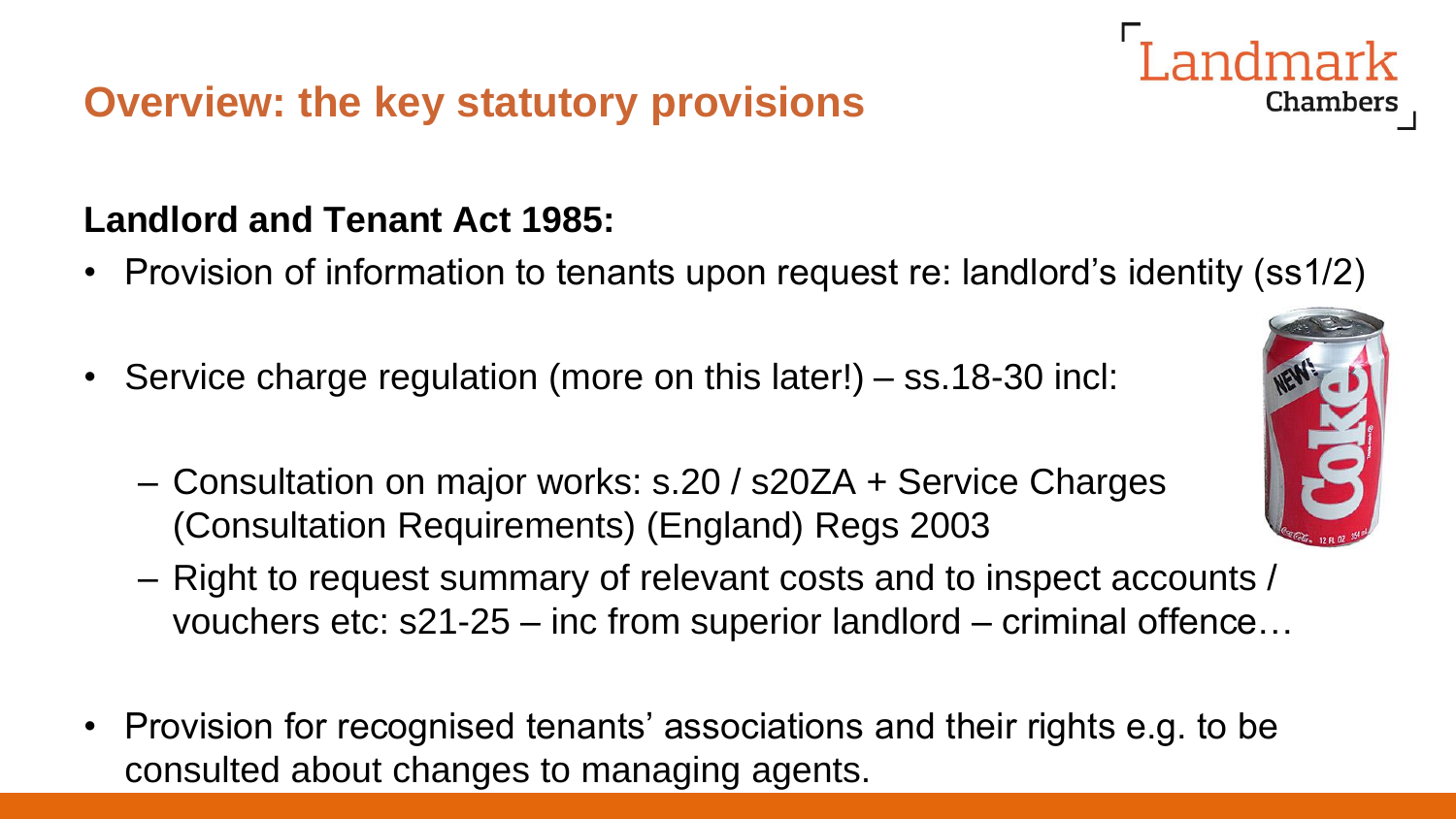#### **Landlord and Tenant Act 1987**

- *Part 1:* Rights of first refusal ('s5 notices')
- *Part 2:* Appointment of a manager
- *Part 3:* Compulsory acquisition of L/L interest
- *Part 4:* Variation of leases
- *Part 5:* Statutory trust for residential S/C
- *Part 6:* Information to be given to tenants



Landmark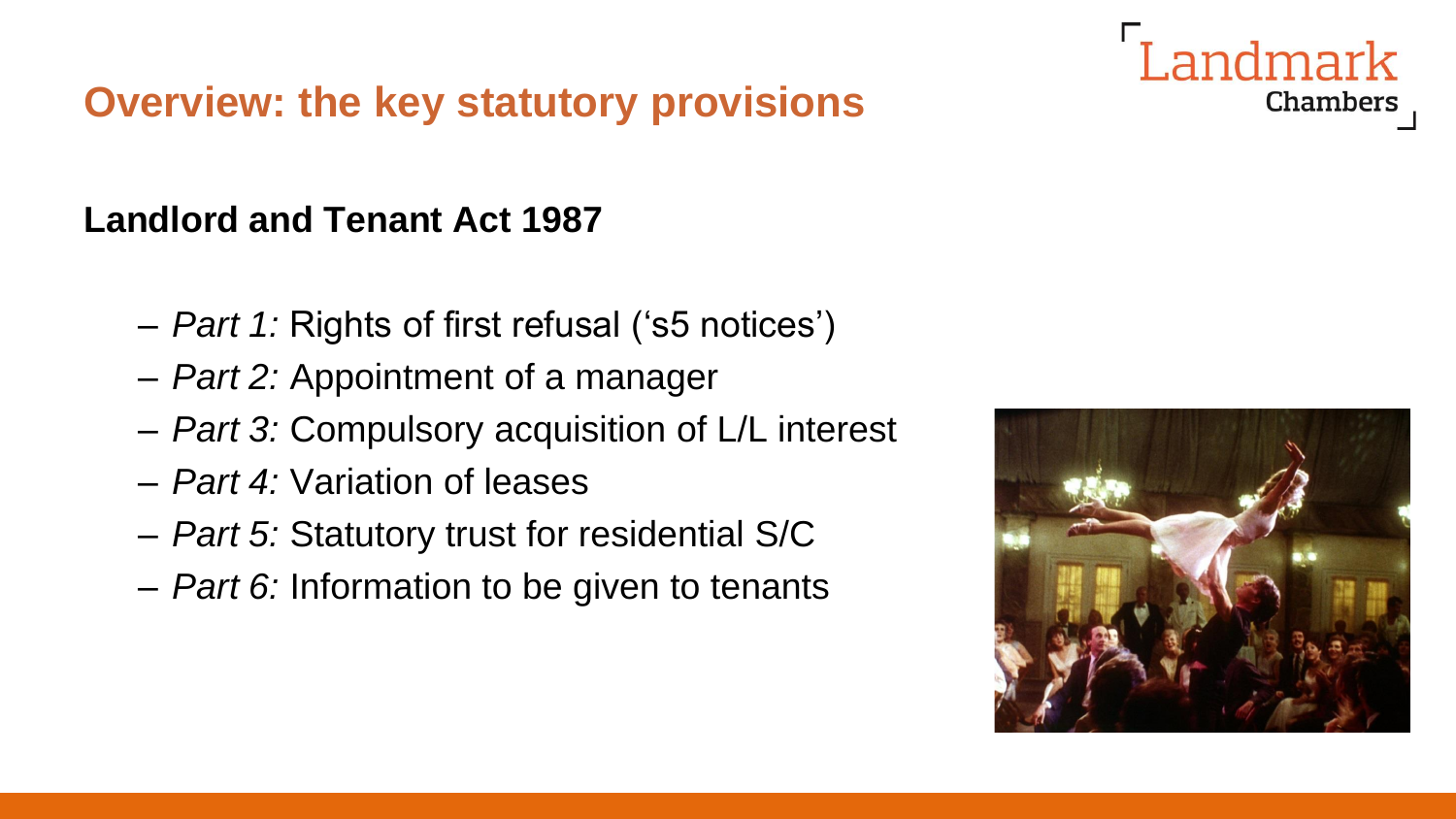#### **Commonhold and Leasehold Reform Act 2002**

- Restrictions on forfeiture:
	- s.166: Prescribed form of demand for rent
	- s.167: 3 years / £350
	- s.168: Require determination of breach (non-rent)
- Insurance of houses: s164
- RTM (more later!): ss71-112 + sch. 6/7
- Limitations on administration charges: Sch.11

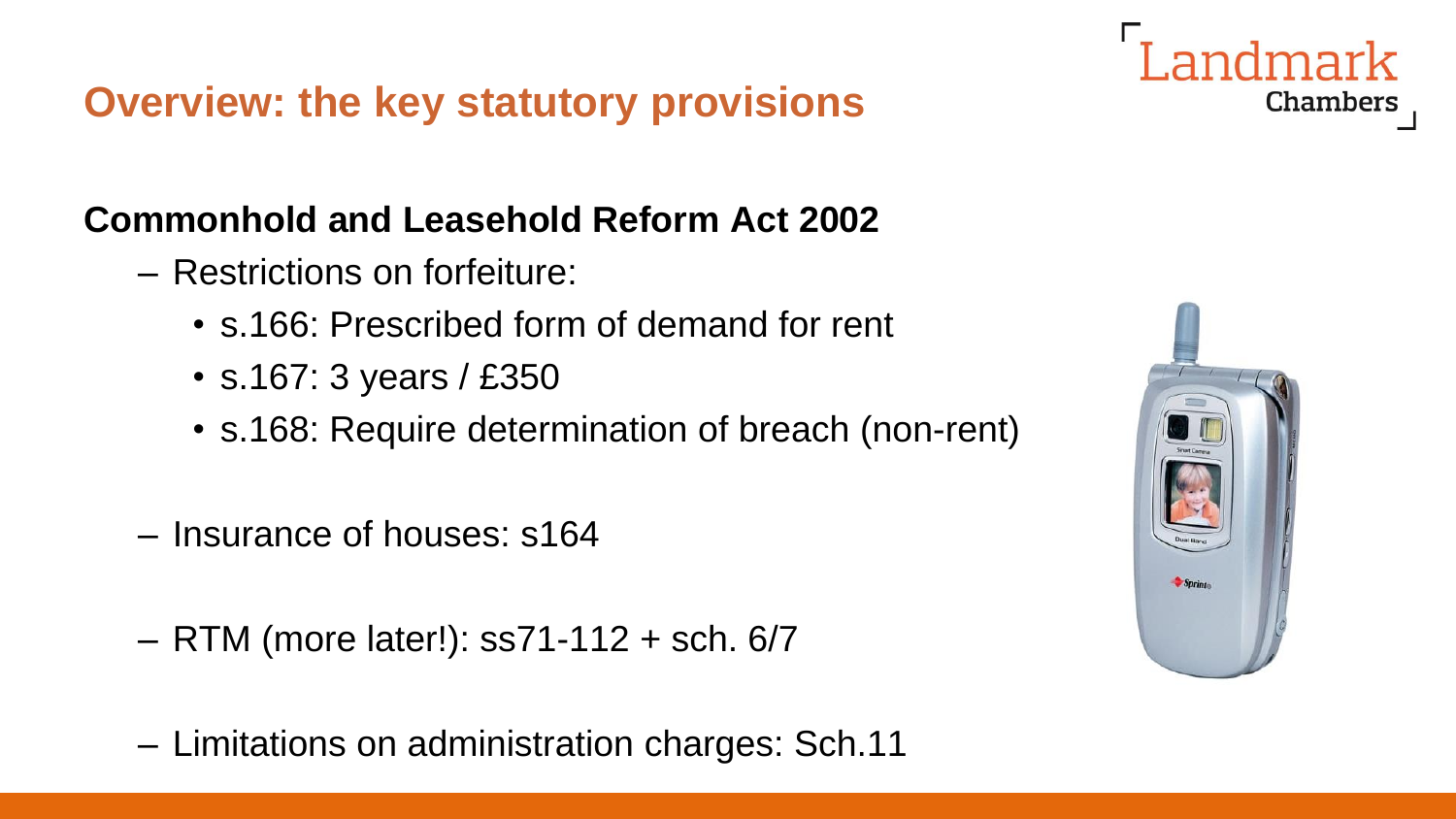#### **The rest….:**

- Housing Act 1996:
	- s.81 need for determination of s/c / admin chg pre. forfeiture
- Leasehold Reform Act 1967:
	- Enfranchisement / lease extensions: houses



- Leasehold Reform, Housing and Urban Development Act 1993:
	- Collective enfranchisement / lease extensions: flats
	- Provision for management audits
	- Codes of practice: RICS S/C Residential Management Code 3<sup>rd</sup> ed.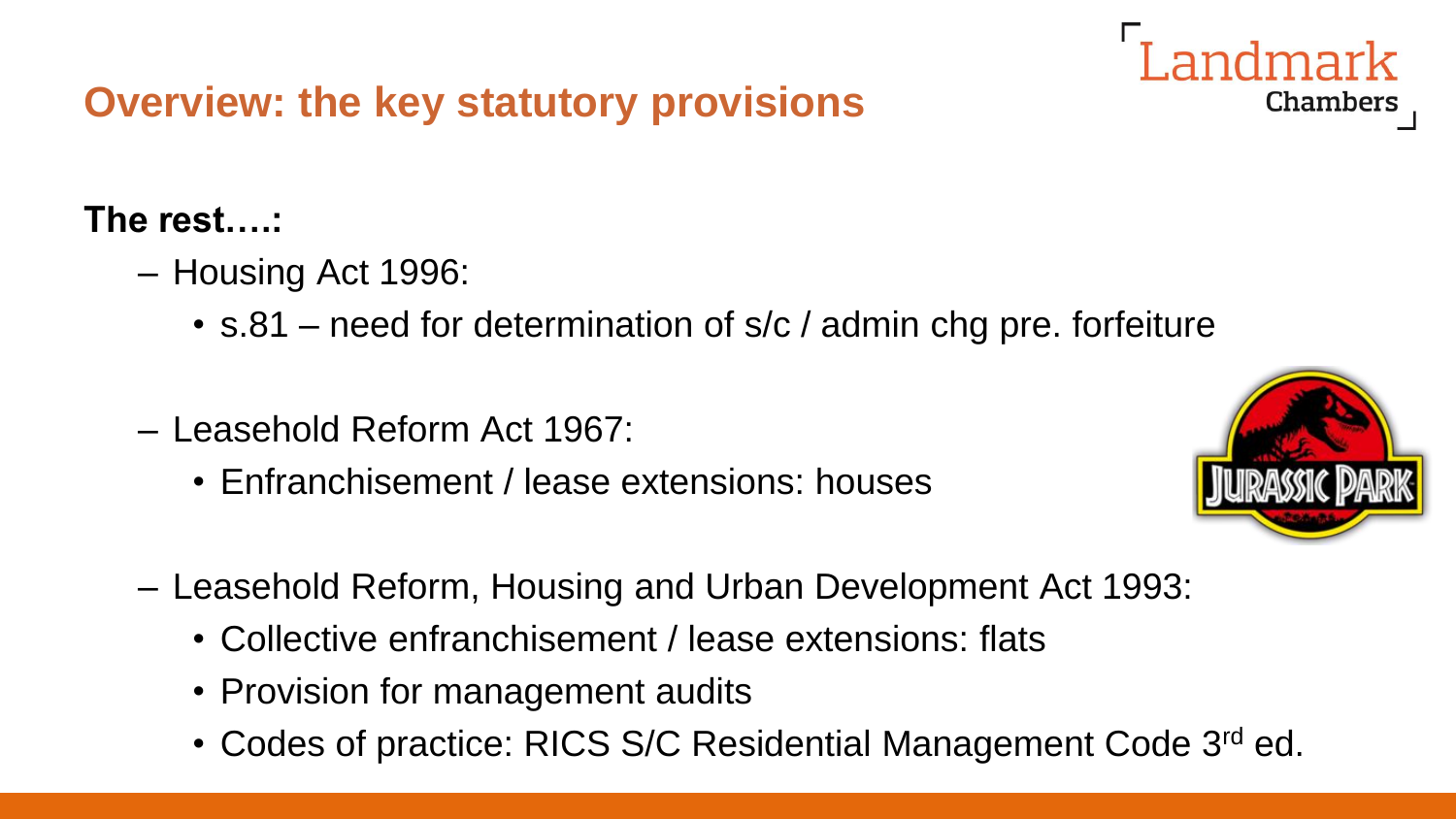#### **The rest….:**

- Consumer protection legislation:
	- Unfair Terms in Consumer Contracts Regs 1999
	- Unfair Contract Terms Act 1977
	- Consumer Rights Act 2015
- Protection from Eviction Act 1977
	- Beware mixed use tenure where any part occupied as a dwelling: criminal offence / invalidates re-entry if do not forfeit by way of court proceedings:

Patel v Pirabakaran [2006] EWCA Civ 685

### Landmark Chambers



NAMONE DRINTS BY DE ILIXE ral Minton Perture Soundtrack on 20th Century Records and Tanes

**DOLBY SYSTEM**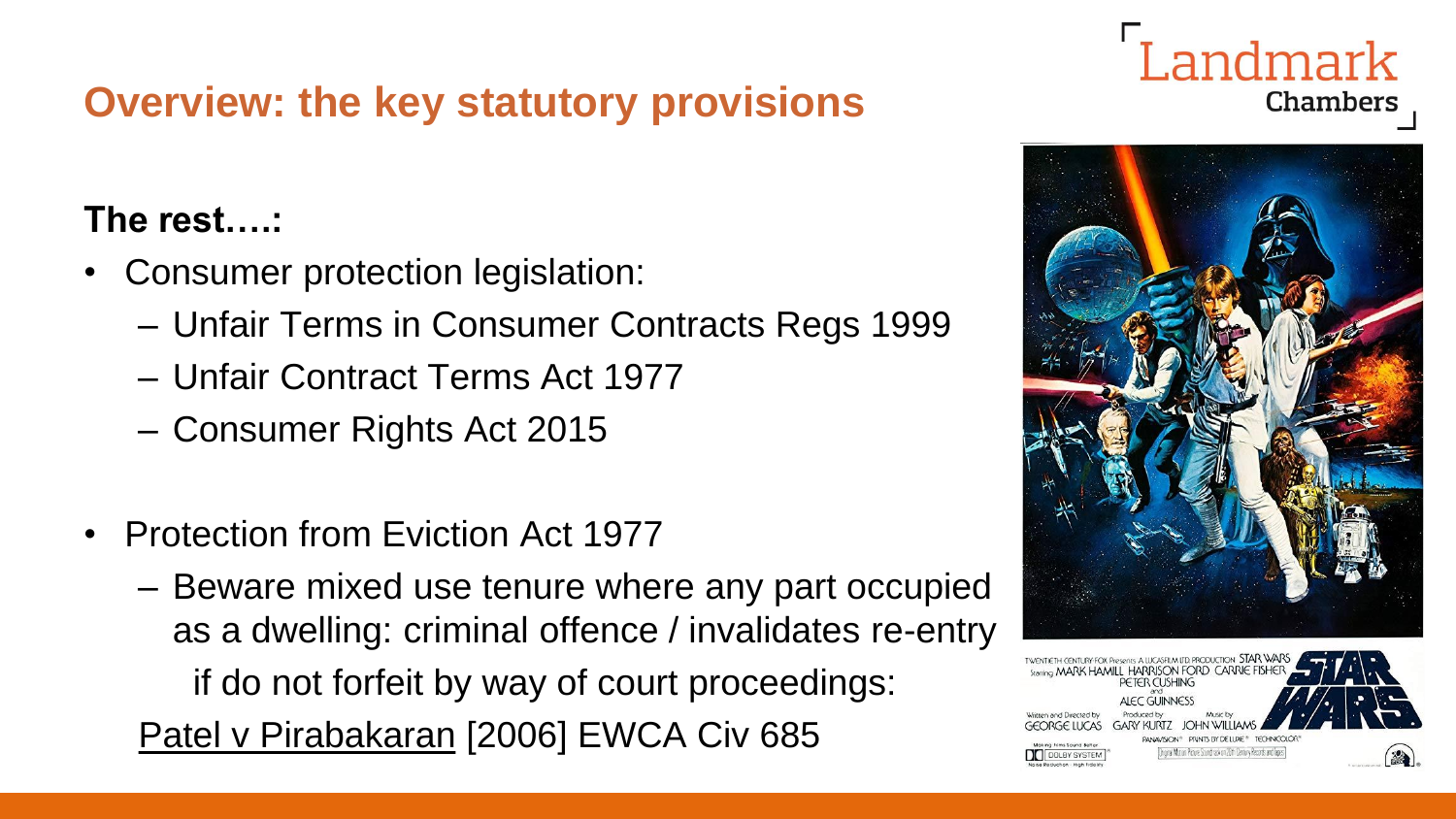#### **Collective Enfranchisement**



- ➢ Part I of the Leasehold Reform, Housing and Urban Development Act 1993
- $\geq$  2 issues which are may arise in practice:
	- a) Do the premises qualify?
	- b) What property may be acquired?
- ➢ Be careful different rules for enfranchisement of a 'house': Leasehold Reform Act 1967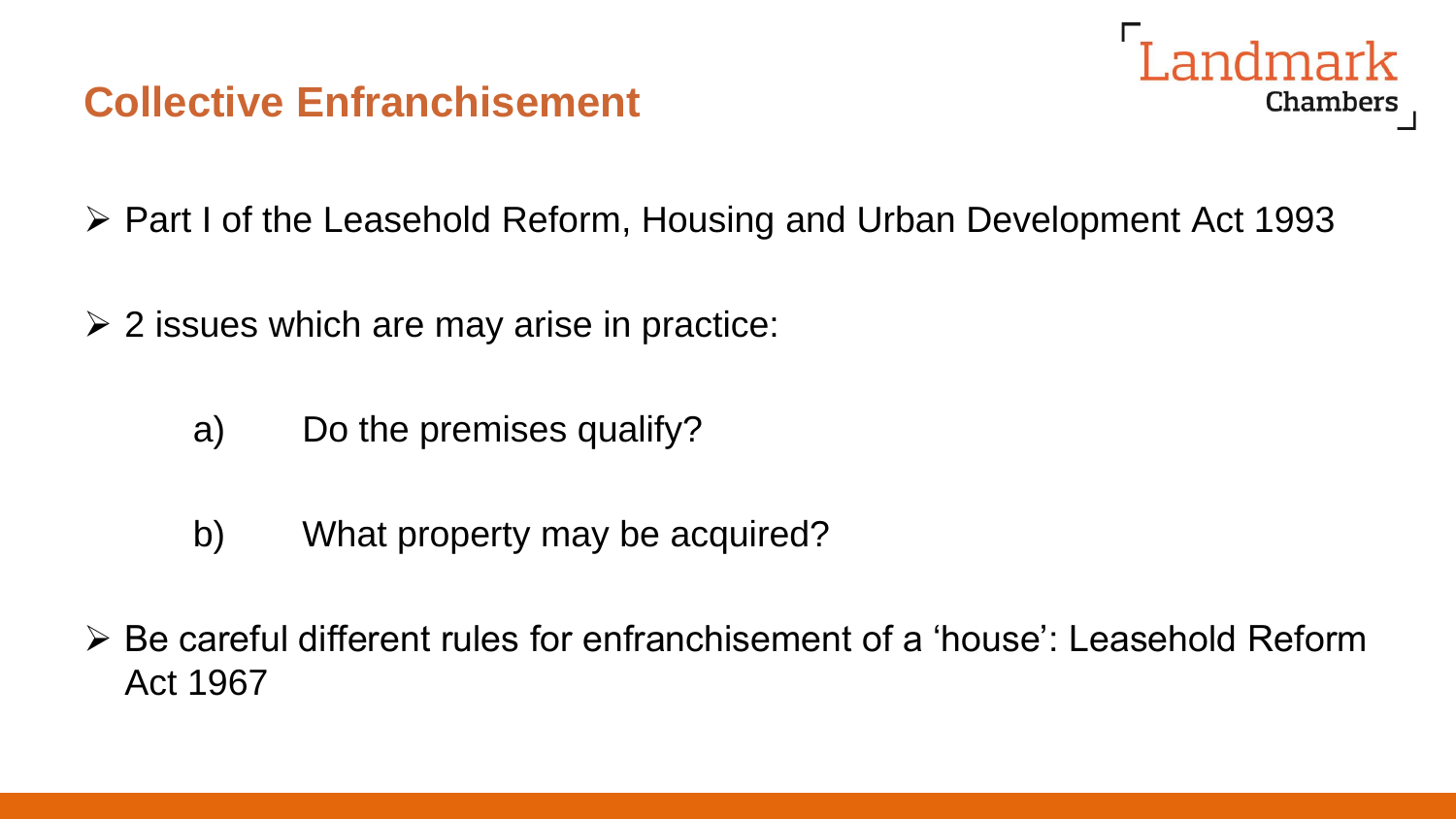#### **Collective Enfranchisement: do the premises qualify?** Chambers

- $\triangleright$  Section 3(1) 3 conditions:
	- 1. Premises must consist of a self contained building or part of a building;
	- 2. Premises must contain 2 or more flats held by qualifying tenants; and
	- 3. The total number of flats held by such tenants is not less than 2/3 of the total number of flats in the premises
- $\triangleright$  Chapter 1 does not apply to premises if (section 4(1)):
	- a) Any part or parts of the premises is or are neither:
		- (i) Occupied or intended to be occupied for residential purposes, nor
		- (ii) Comprised in any common parts of the premises; and
	- (b) The internal area of that part or parts (taken together) exceeds 25% of the internal floor area of the premises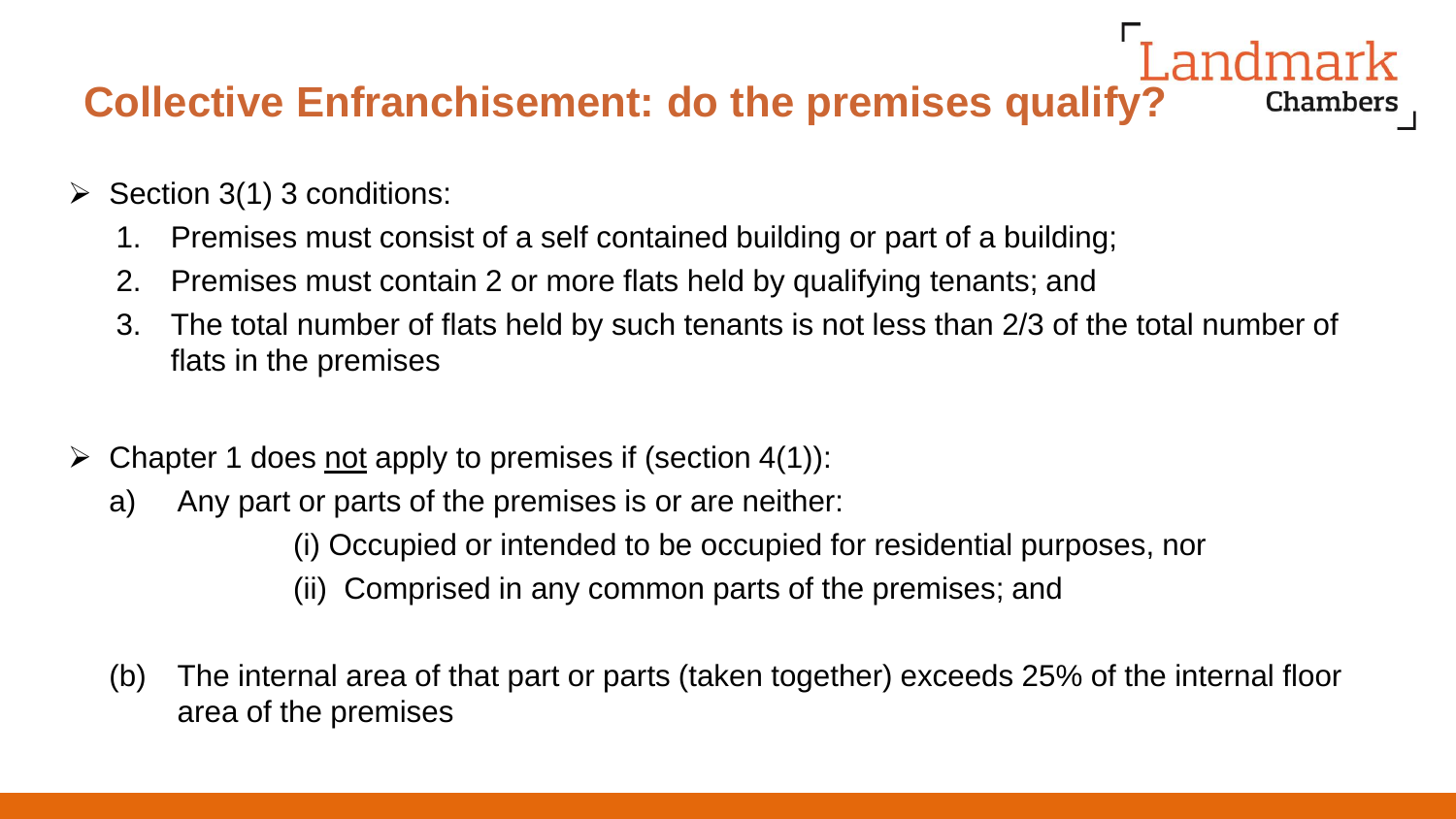#### **Collective Enfranchisement: part non residential use**

- $\triangleright$  Three types of areas:
	- a) Common parts;
	- b) Occupied or intended to be occupied for residential purposes; and
	- c) Neither occupied nor intended to be occupied for residential purposes
- $\triangleright$  Is c) more than 25% of the total internal floor area of the premises (disregarding common parts)?

#### Common Parts

 $\triangleright$  Not necessary that the area is devoted to purposes as matter of obligation in the lease nor do Ts have to have access to it: Westbrook Dolphin Square v Friends Life [2015] 1 WLR 1713

**Chambers** 

➢ Area not demised used by 2 or more commercial occupants = common parts: *Marine Court v Rother District Investments Ltd* [2008 1 EGLR 39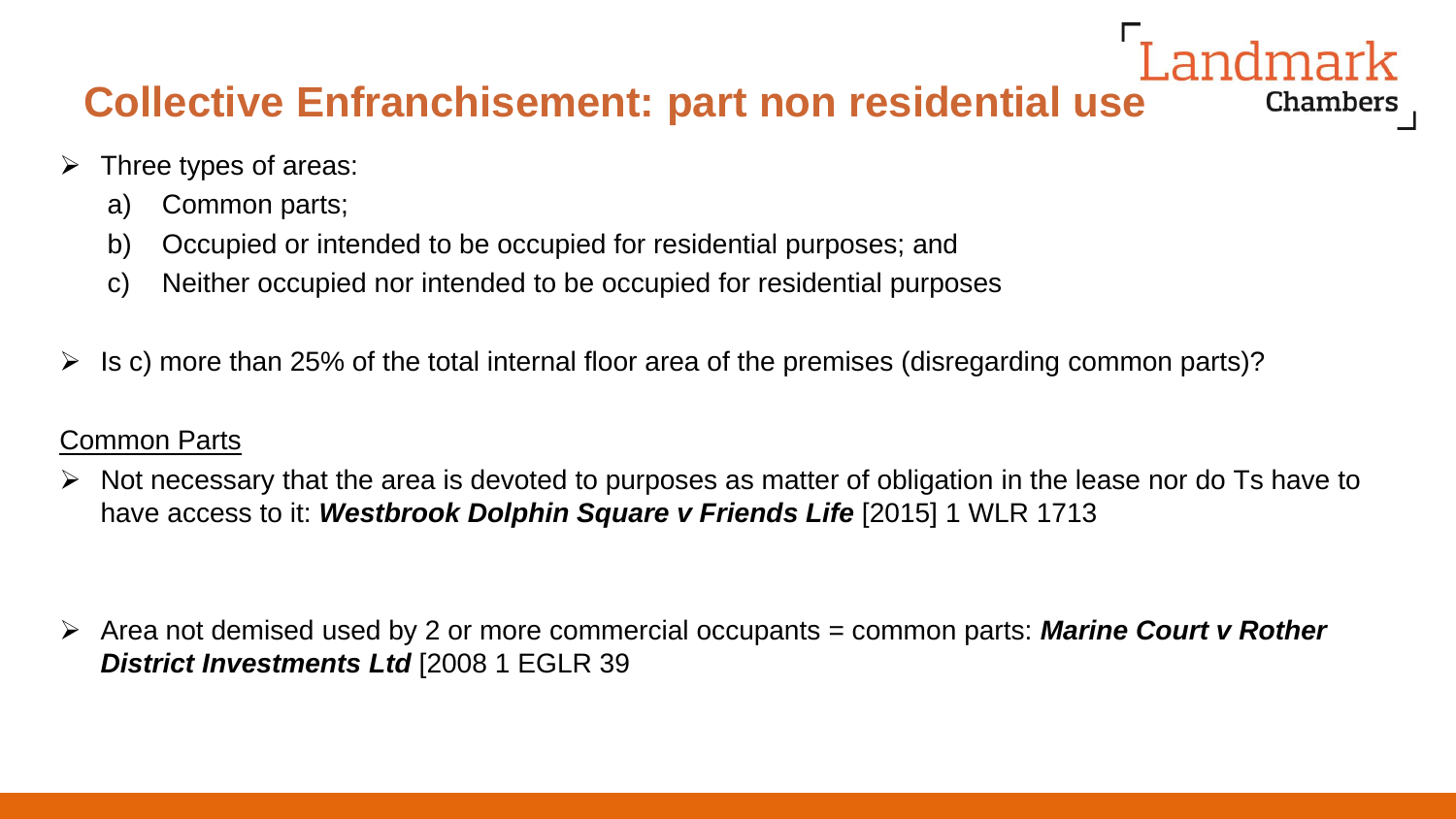#### Landmark **Collective Enfranchisement: what property may be acquired?** mbers

➢ Freehold of the premises in which the qualifying tenants flats are contained

 $\triangleright$  Appurtenant property demised by the lease of a Qualifying Tenant: s.1(3)(a);

➢ Property which a Qualifying Tenant is entitled under the terms of his lease to use in common with occupiers of other premises: s.1(3)(b)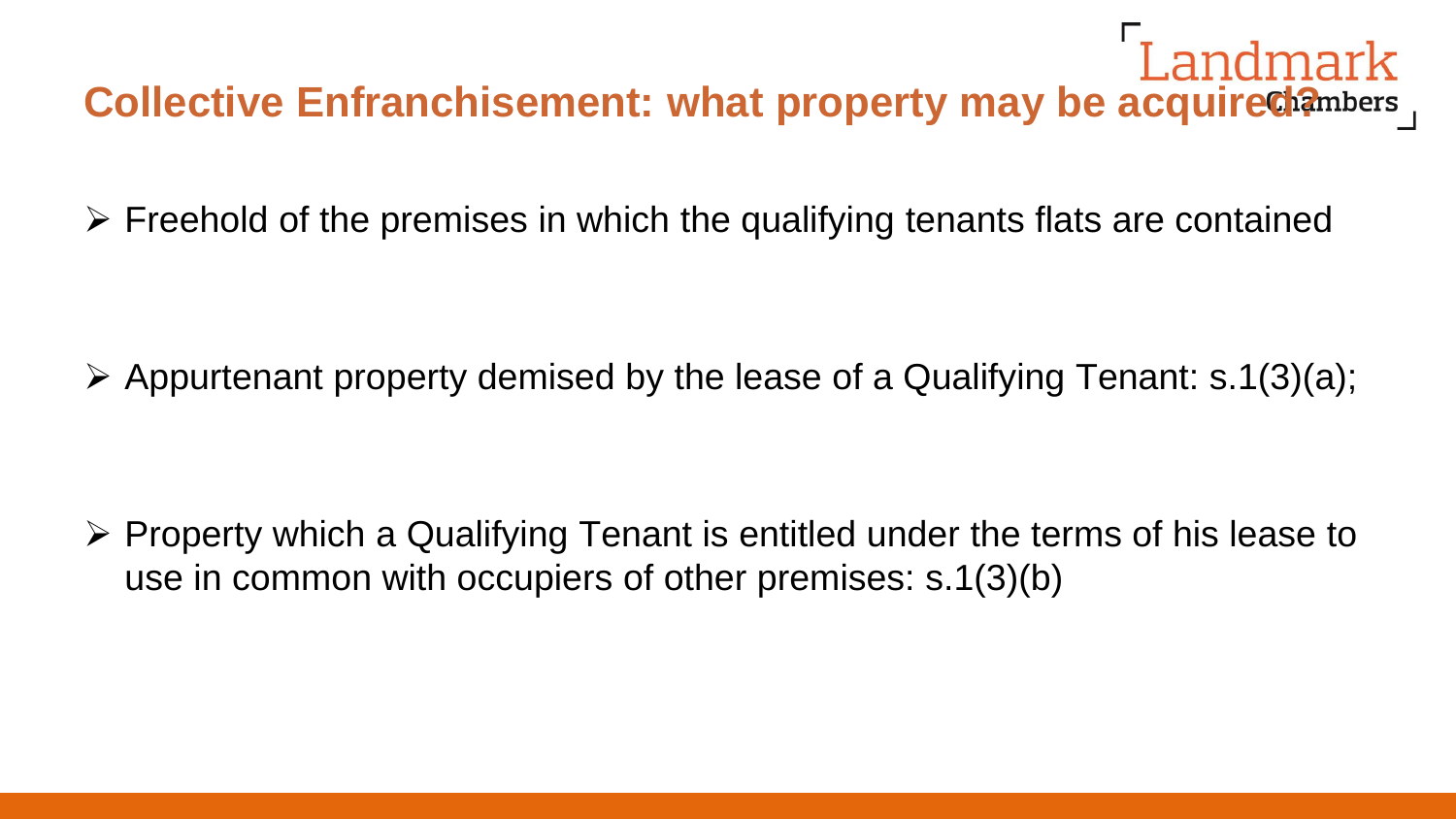#### Landmark Collective Enfranchisement: what property may be acquired?mbers

Acquisition of leasehold interests

- $\triangleright$  MUST acquire the headlease to lease held by a QT of a flat: s.2(2)
- ➢ MAY acquire a leasehold interest which demises common parts (or additional property under s.1(2)(a)) if the acquisition is:

"*reasonably necessary for the proper management or maintenance of those common/additional parts*" s. 2(3)

➢ *LM Homes Ltd v Queen Court Freehold Co Ltd* [2020] 2 WLR 1135 airspace, basement and subsoil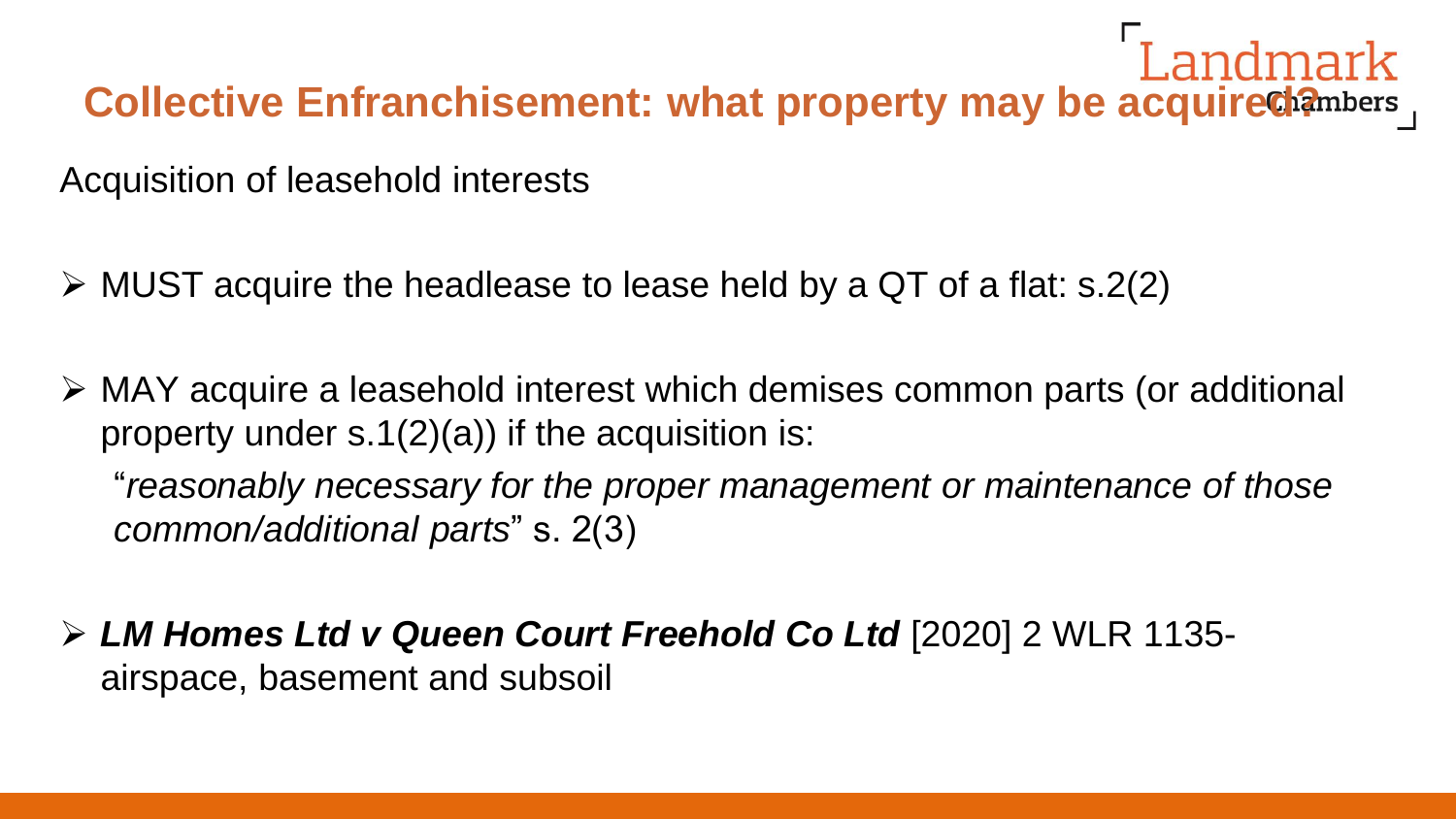#### **The Right to Manage – an outline**

Landmark Chambers

- What Right to Manage is
- How to qualify
- Procedure to bring RTM about
- No time to cover in any detail today

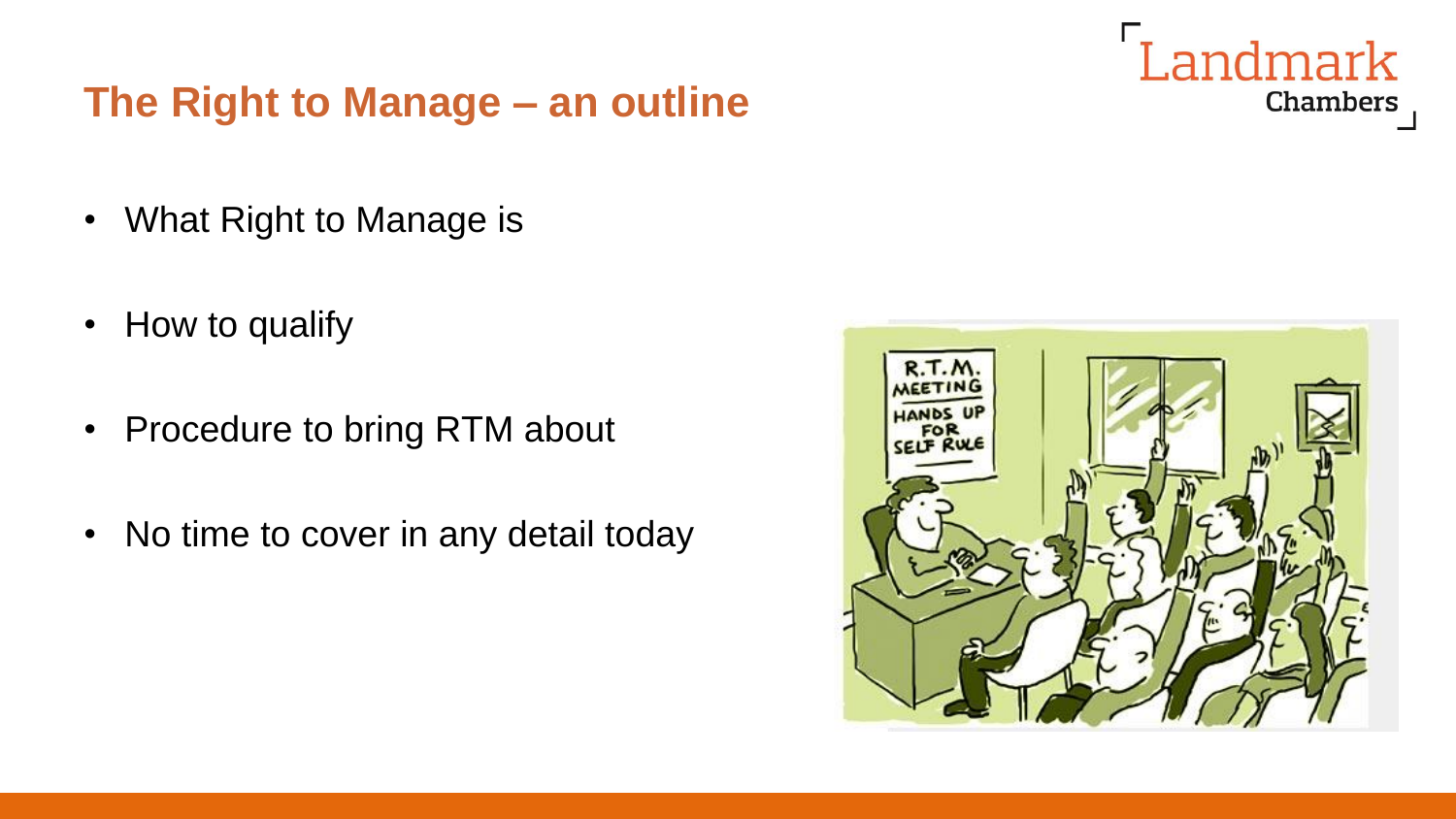#### **The Right to Manage – what is it?**

• Grants long-lessees the right to manage their block.

Landmark

- Through a tenant-owned company (RTM company).
- Commonhold & Leasehold Reform Act 2002 (Part 2, chapter  $1 +$  sch 6 & 7) (NB: poorly drafted!)
- Cannot contract out: s106

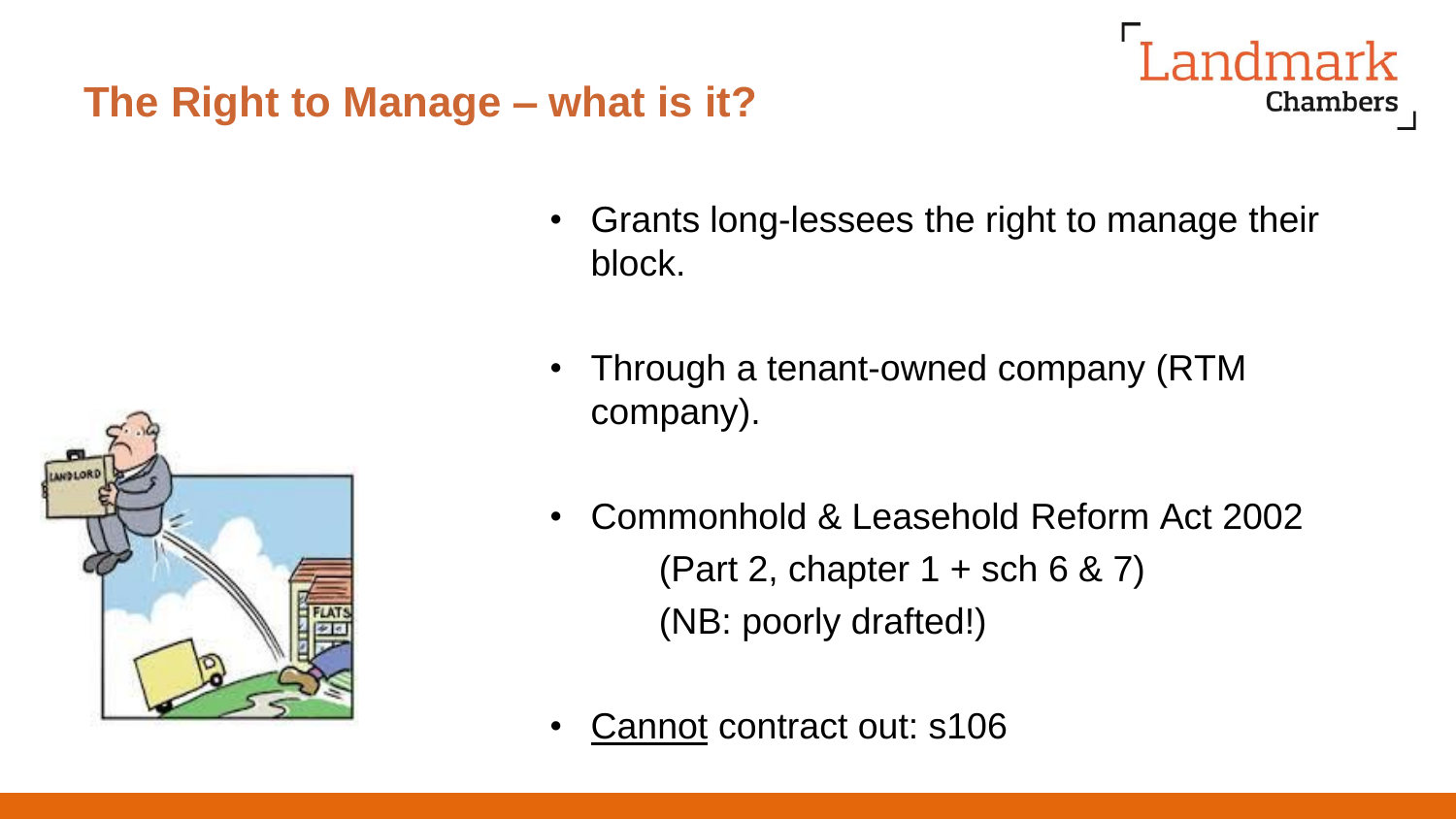#### **The Right to Manage – what it's not**

Landmark Chambers

- Not same as the right to appoint a manager:
	- Part II LTA 1987.
	- Fault-based.
	- Manager's power comes from Court Order vs RTM Co's rights in lease
- Is IS possible for RTM Co to be replaced by a manager and vice versa.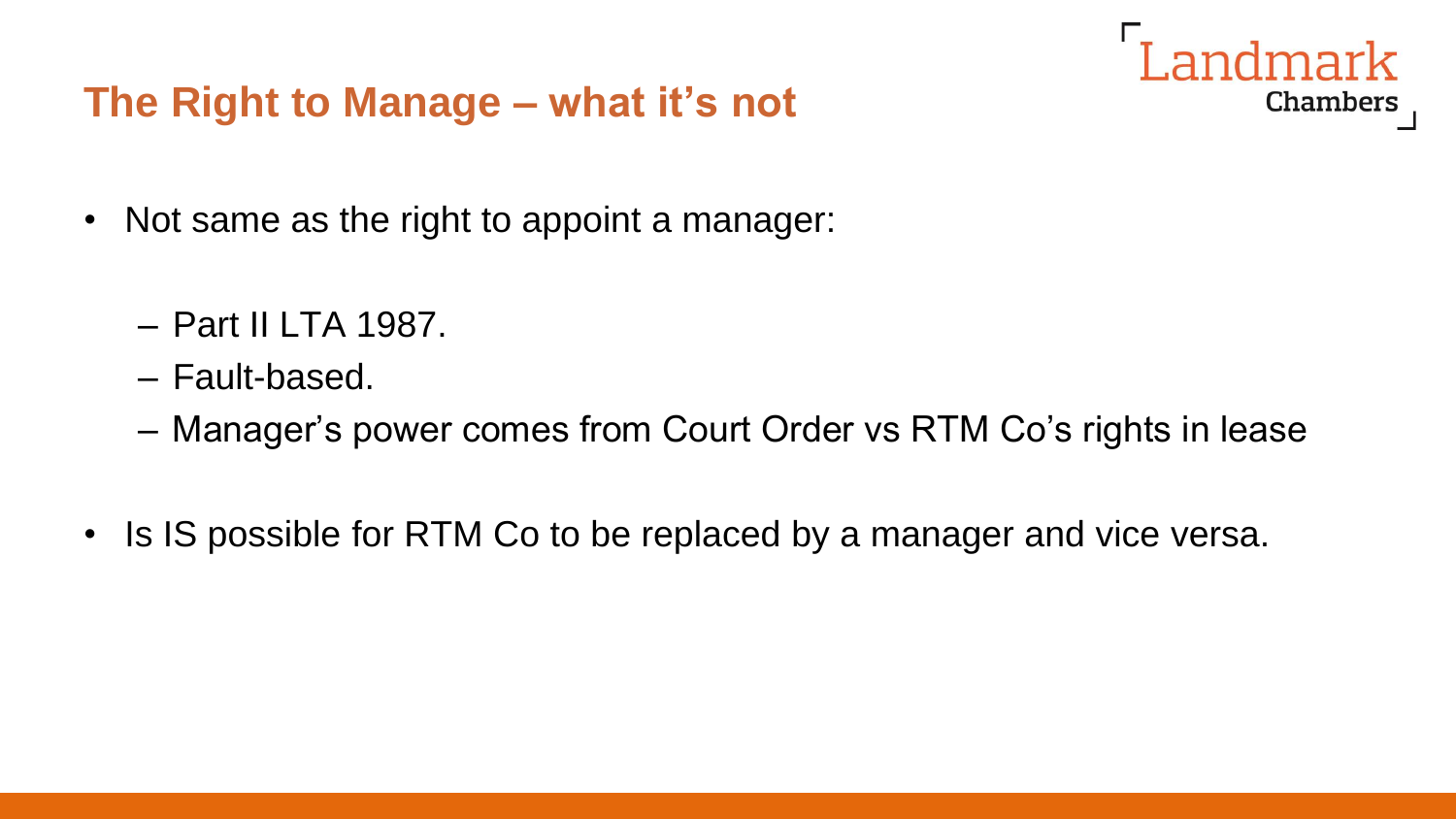- Landmark **Chambers**
- Must be a self-contained building or part of a building with / without appurtenant property that contains 2+ flats held by qualifying tenants.
- At least 2/3<sup>rds</sup> of flats to be held by qualifying tenants
	- QT: In essence a tenant of a flat under a long lease
- Exemption for a building with more than 25% "non-residential" (by reference to internal floor area): Sch. 6, para 1(1)
	- How to calculate? Indiana Investments v Taylor [2004] 3 EGLR 63 & Marine Court (St Leonards on Sea) Freeholds Ltd [2008] 1 EGLR 39
	- NB: lots of scope for argument over what is 'common parts' (disregarded)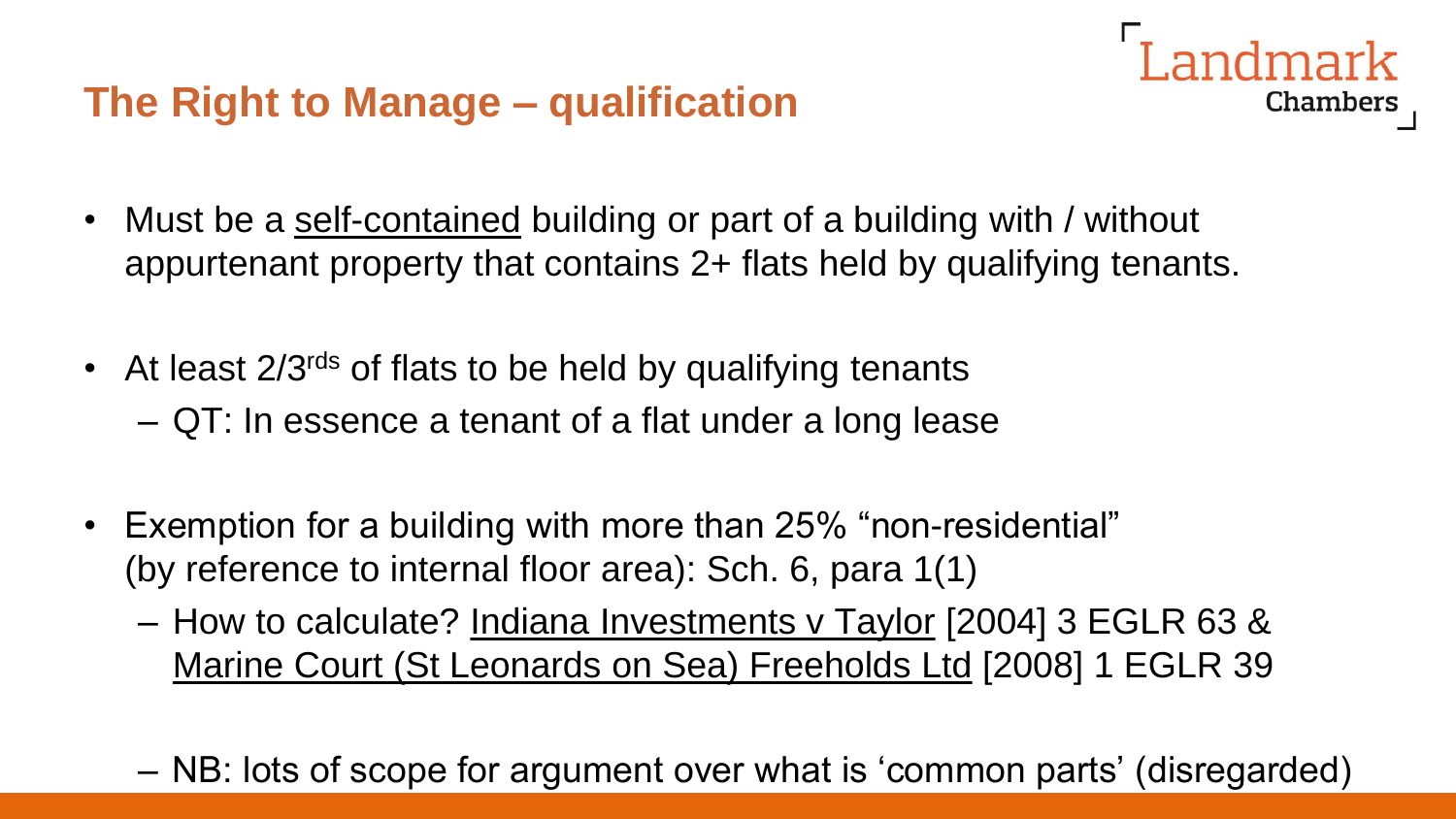#### **The Right to Manage – Rights Acquired**

- RTM Co acquires: "Management functions":
	- Functions with respect to services, repairs, maintenance, improvements, insurance and management (s96(5))
	- Approvals and enforcement of the covenants (subject to notifying landlord: ss98/99)
	- Obligations owed to landlord and tenants (s97(1))

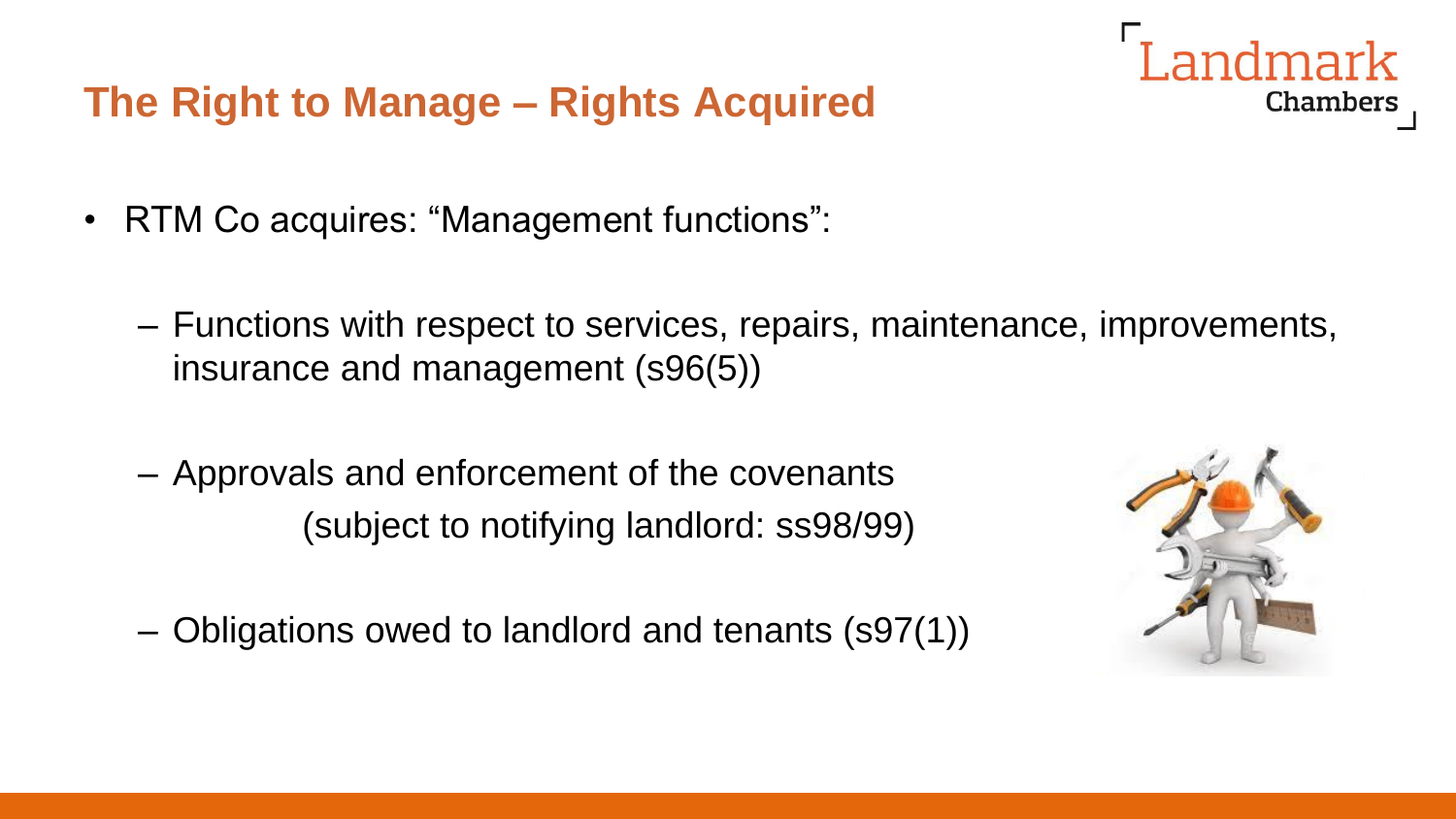#### **The Right to Manage – Rights Not Acquired**

- The right to receive the ground rents
- Management functions **solely** relating to nonresidential parts of the building or nonqualifying flats (s96(6)(a)).
- Functions relating to forfeiture and possession  $(S96(6)(b))$

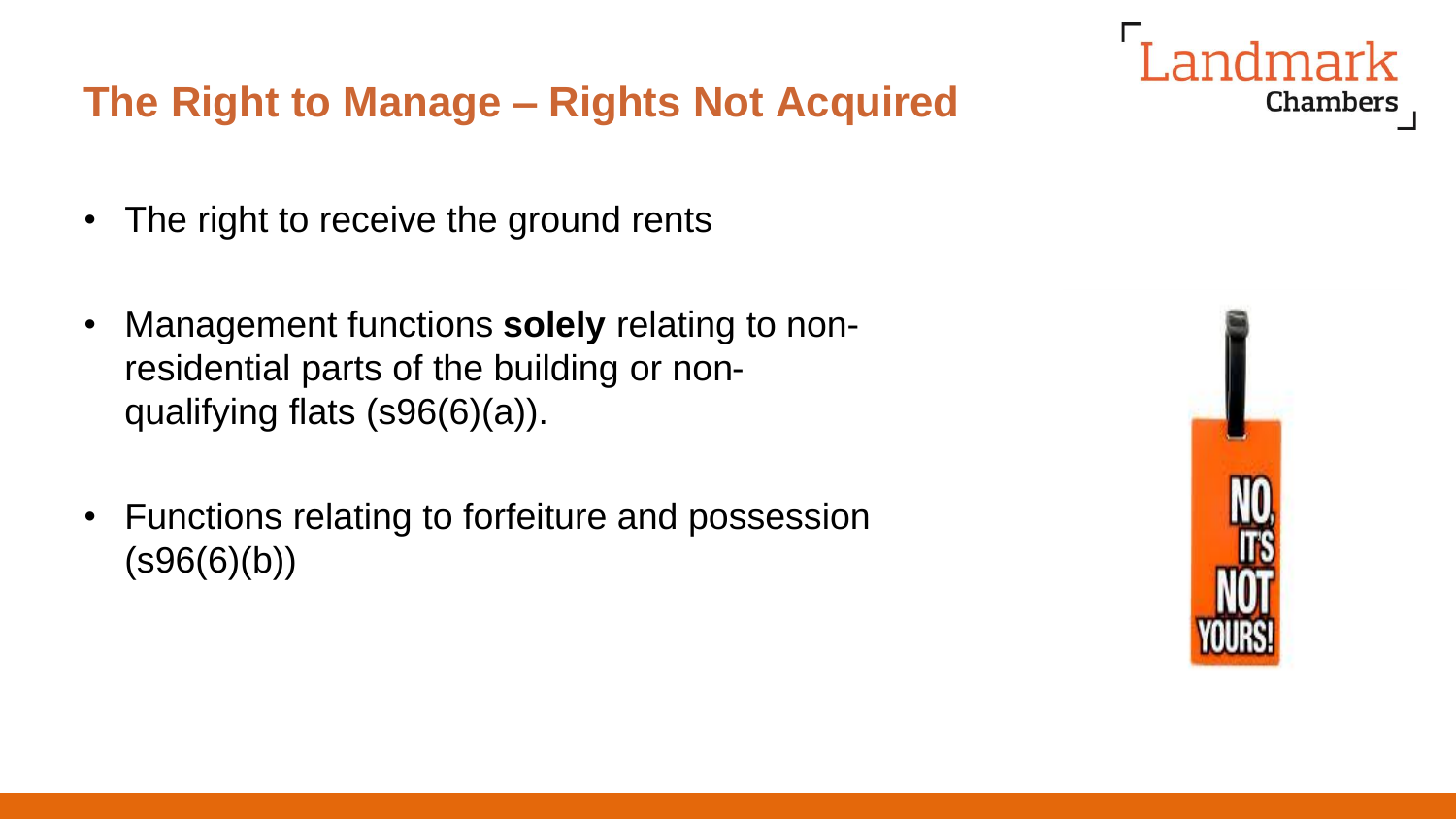#### **The Right to Manage – The Reality?**

#### **Common Issues:**

- Acquisition process fraught with pitfalls
- Landlords drag out acquisition process for commercial (non-genuine?) reasons.

- Failure to comply with statutory requirements once acquire.
- Failure to comply with company requirements voting, AGMs, shares, directors.
- Leaseholders change / fall out. No-one wants to be director.
- Expectations of leaseholders (often unrealistic) don't change.
- RTM Co also acquires right to manage wider estate services maybe...
	- Gala Unity Ltd v Ariane Road RTM Co Ltd [2012] EWCA Civ 1372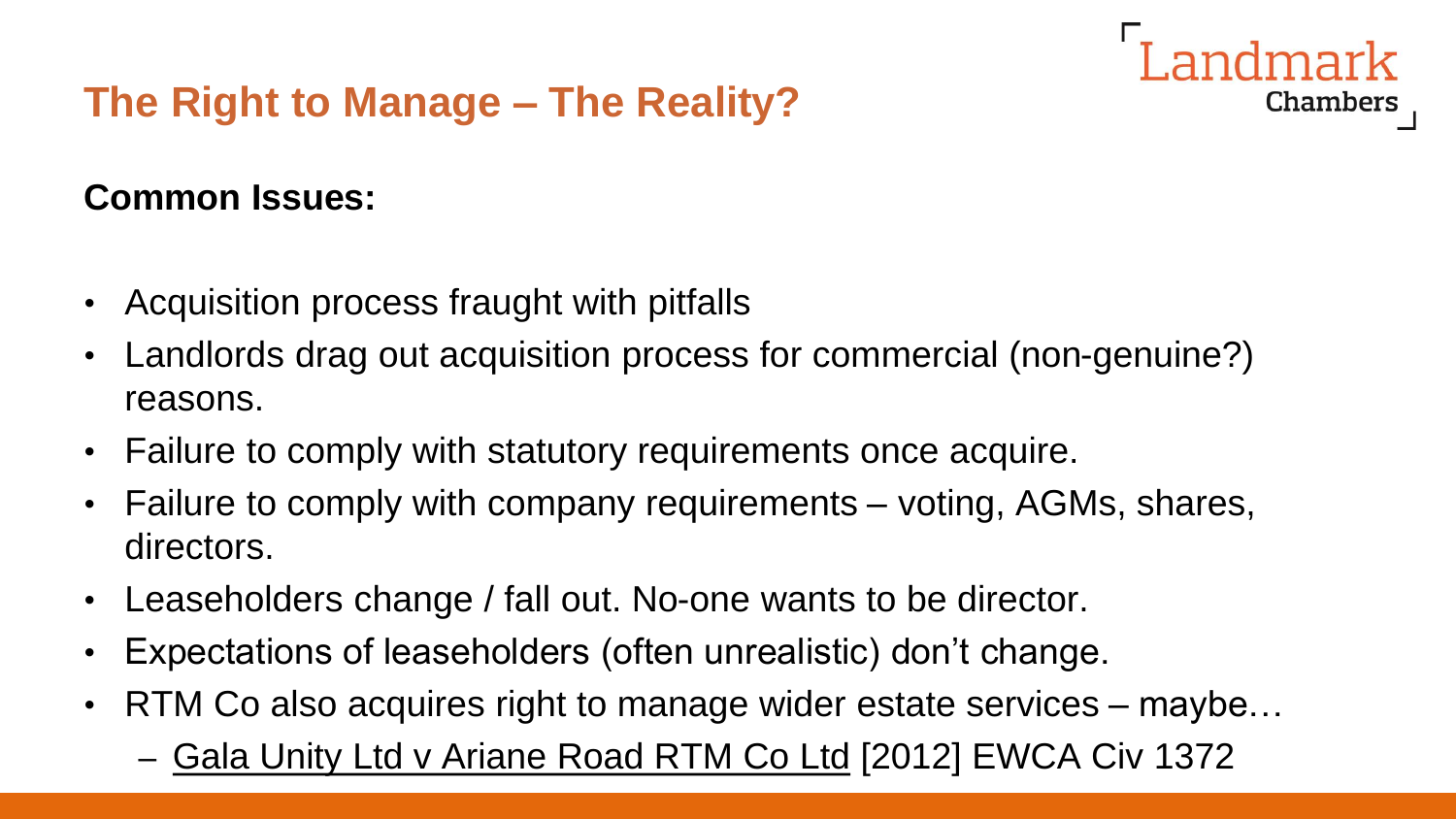### Landmark **Tenants' Right of First Refusal and Mixed Use Premises**

- ➢ Part 1 Landlord and Tenant Act 1987
- ➢ **Health warning** difficult statutory provisions and limited case law
- $\geq$  2 issues which may arise:
	- $\triangleright$  Does TRFR apply to the premises?

➢Do TRFR apply to a disposal of a solely commercial element?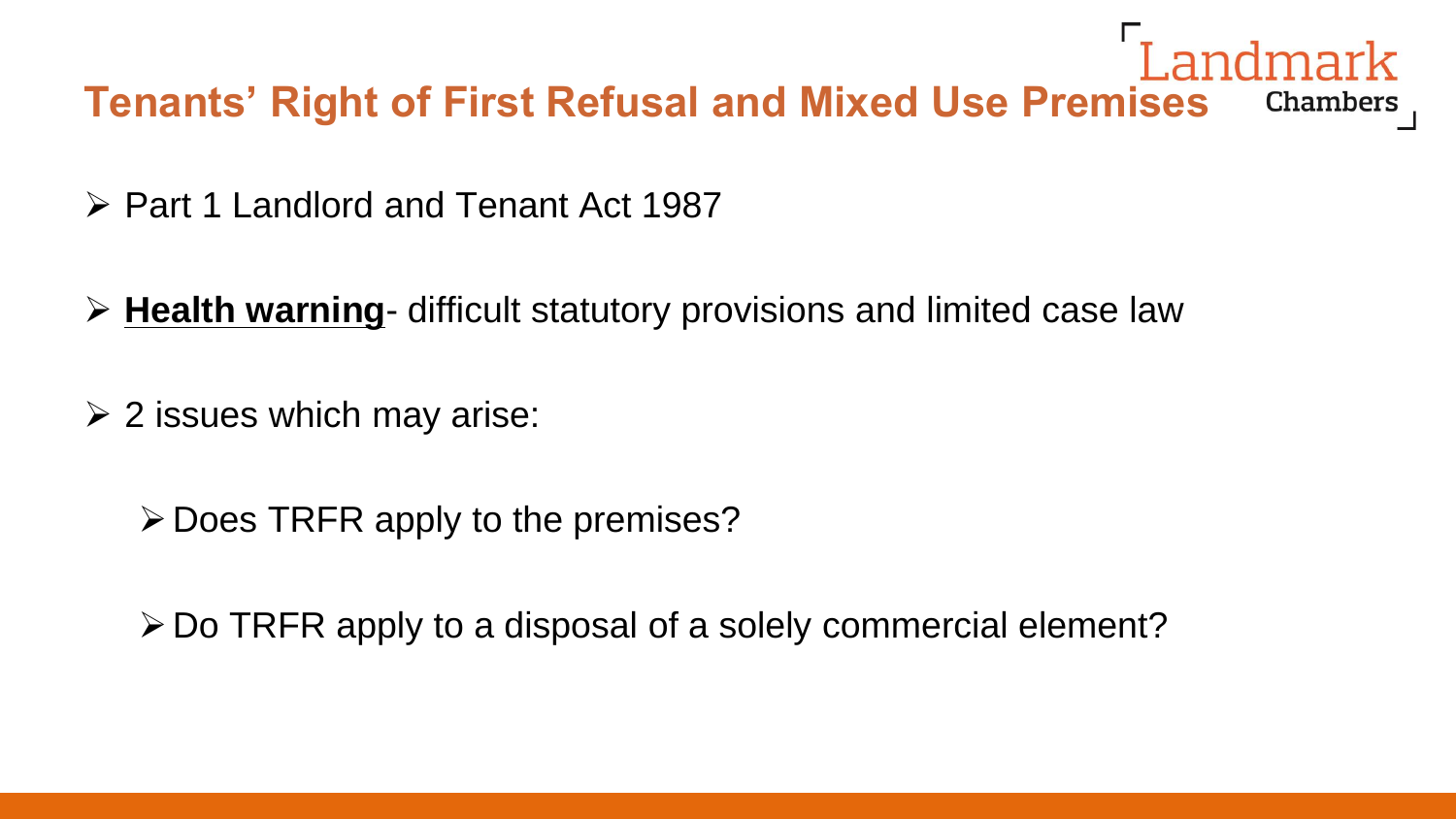#### **TRFR: very brief overview**



- $\triangleright$  Triggered by a relevant disposal (s.4) of qualifying premises( s.1) known as the protected interest
- $\triangleright$  Does not apply to 'excluded disposals' (s.4(1)(a),(b) and 4(2))
- ➢ LL must serve a written 'offer notice' for relevant disposal (ss.5,5A-5E)
- $\triangleright$  Period (in offer notice) within which Ts may accept the offer and LL may not dispose of the protected interest except to a NP (s.6(1)
- ➢ If acceptance notice served by requisite majority of QT a 'protected period' from date of service of notice to end of period for identifying a NP (s.6)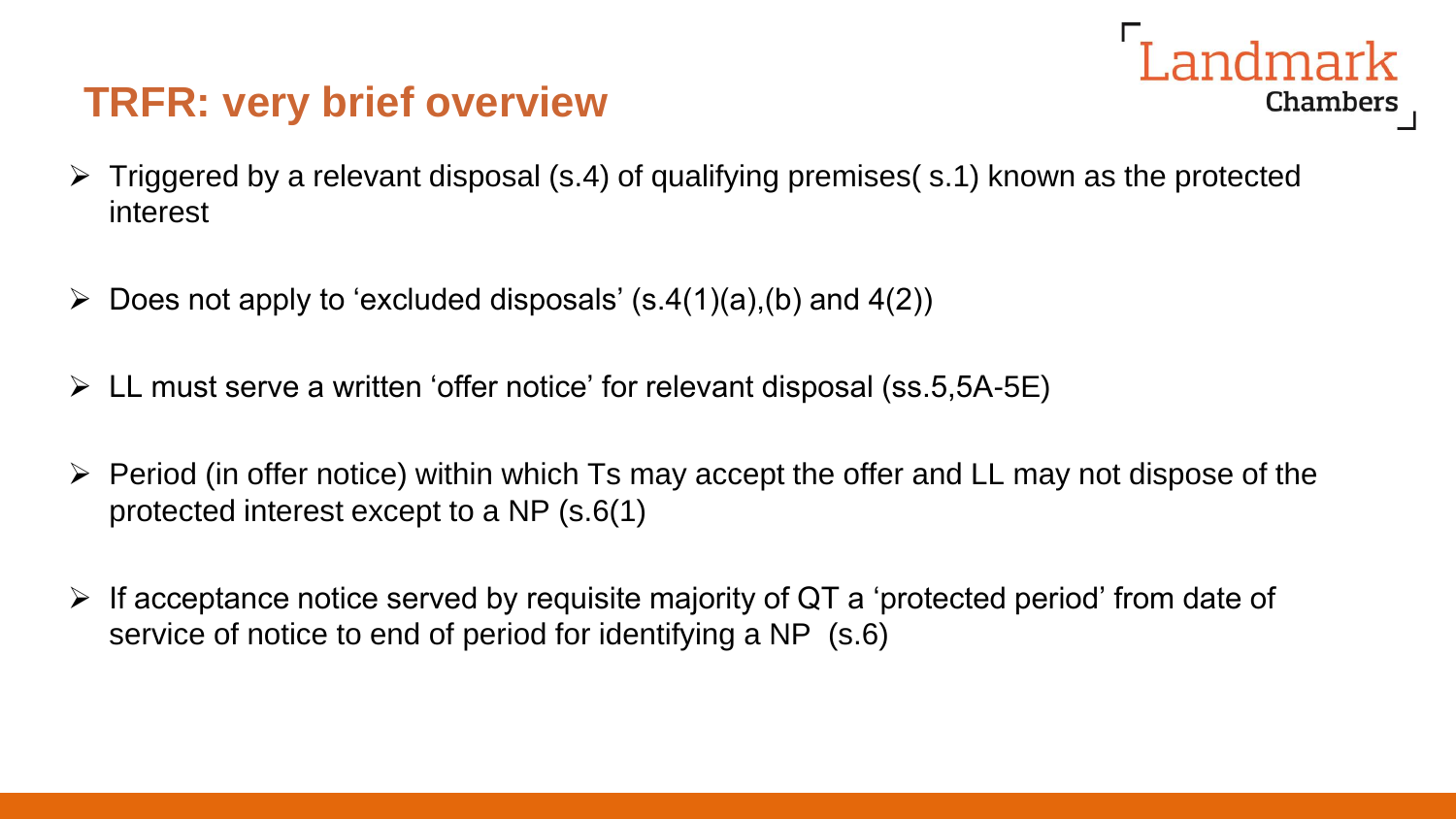#### **TRFR: very brief overview**

- andmark **Chambers**
- ➢ If acceptance notice served and NP nominated LL must either dispose of protected interest to NP or not dispose (s.8)
- $\triangleright$  If Ts fail to give notice LL may dispose of the protected interest (s.7)
- ➢ If LL fails to comply with provisions requisite majority of QT may serve a purchase notice to acquire the protected interest on the terms of the disposal (ss.12A-12C)
- ➢ Criminal offence for LL, without reasonable excuse, to make a relevant disposal of qualifying premises without serving an offer notice or complying with ss.6-10 (s.10A)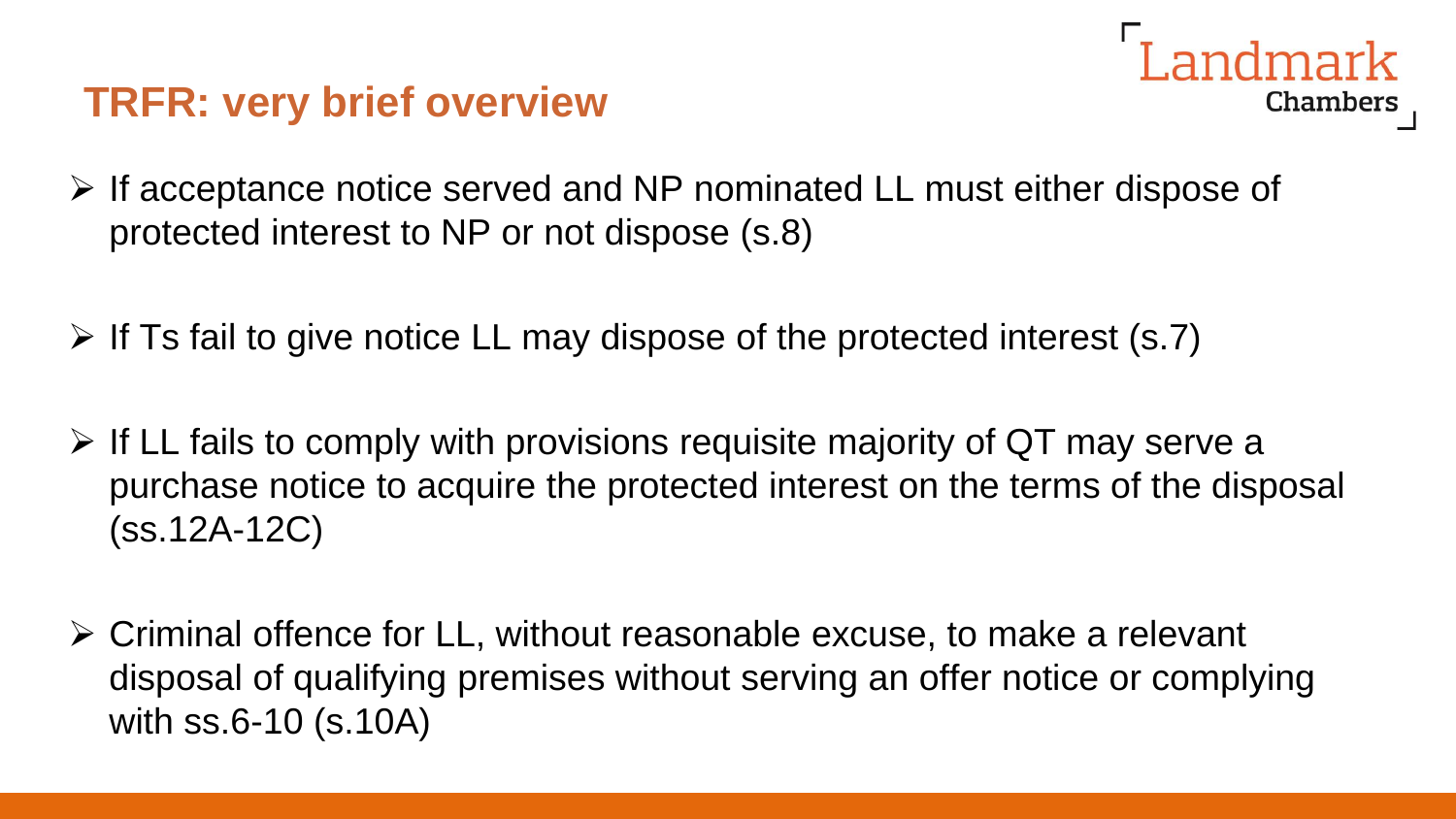#### **TRFR: does it apply to the Premises?**

- $\geq$  3 conditions: s.1(2) Premises must:
	- i) Consist of the whole or part of a building;
	- ii) Contain 2 or more flats held by QT; and
	- iii) Total number of flats held by QT must exceed 50% of total number of flats
- $\geq$  Does not apply if: s.1(3)
	- i) A part or parts of the premises is or are occupied or intended to be occupied otherwise than for residential purposes; and

Landmark

- ii) The internal area of that part exceeds 50% of the total internal floor area (disregarding common parts)
- $\triangleright$  Common parts include "the structure and exterior of that buildings and any common facilities within it" (s.60(1))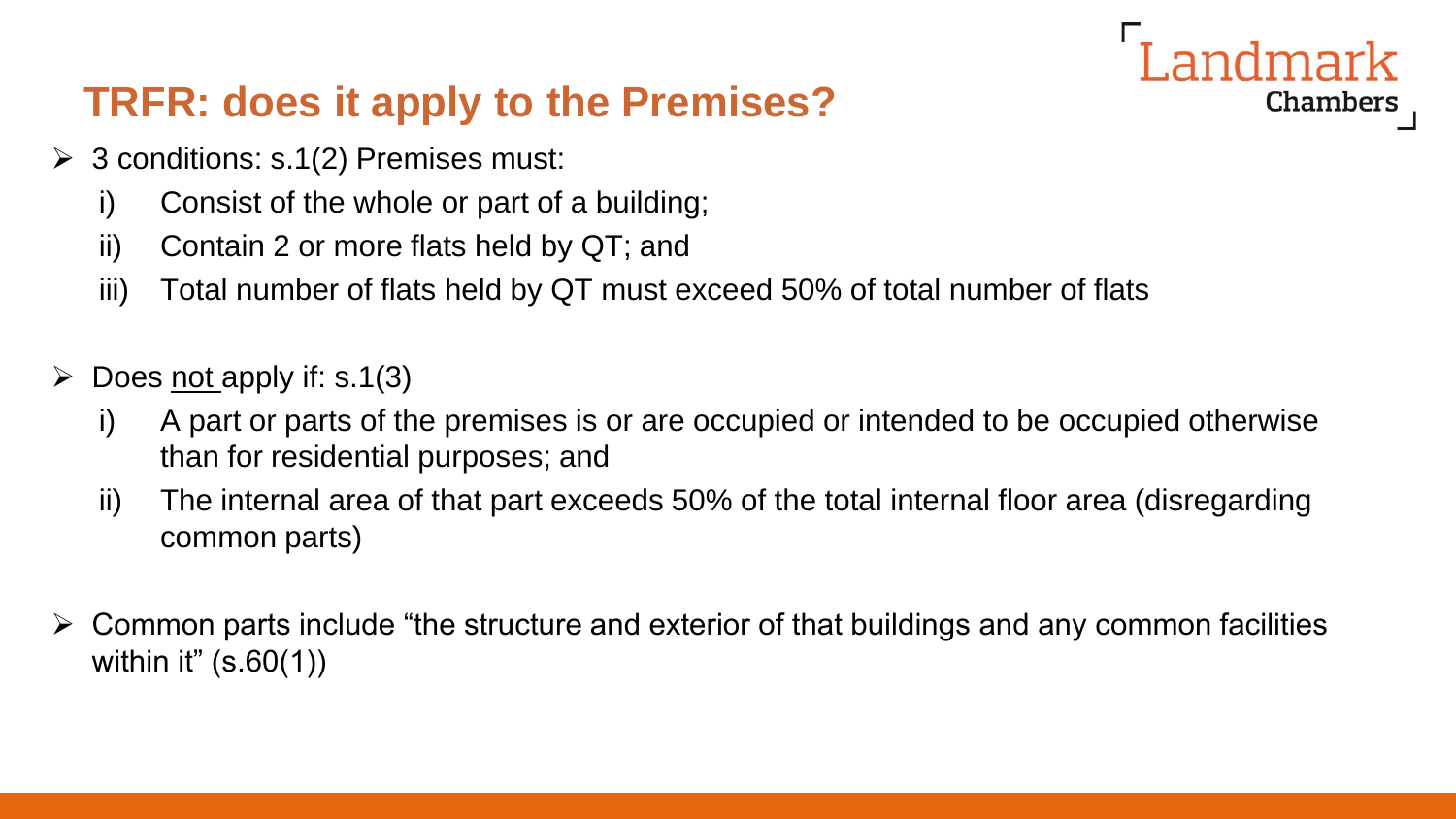#### **TRFR: does it apply to the Premises?**

➢ Building (s.1(2)) includes appurtenances to it: *Denetower Ltd v Toop* [1991] 1 WLR 945

- $\triangleright$  Appurtenances include:
	- a) Areas over which Ts have rights under their leases;
	- b) Areas usually enjoyed with the building, including those to which access is required by the LL to comply with its obligations to repair and maintain the building: *York House Ltd v Thompson* [2019] EWHC 2203
- ➢ Common parts same meaning as for the 1993 Act: *York House Ltd v Thompson* [2019]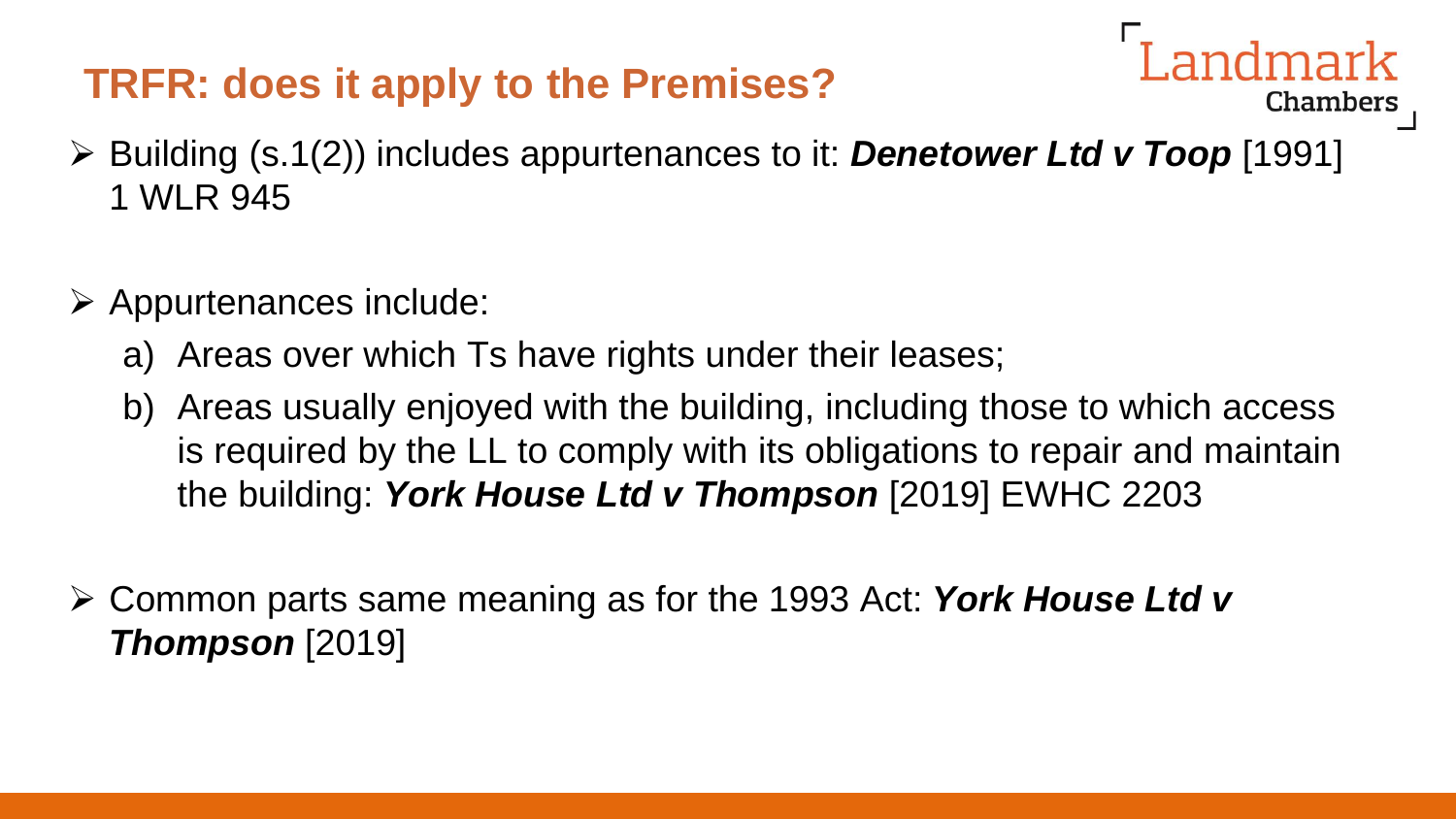#### **TRFR: disposal of commercial element only**



- ➢ Does a disposal of a solely commercial element trigger TRFR?
- ➢ Relevant Disposal = a disposal of any part of the qualifying building and **not**  just of a part which is common parts or subject to rights held by 2 or more QT: *York House Ltd v Thompson* [2019], *Dartmouth Court v Berisworth* [2008] EWHC 350
- ➢ Relevant premises are identified objectively without reference to the subject matter of the disposal
- ➢ NB para 99 *York House Ltd v Thompson* 'the point does not directly arise for decision in this case'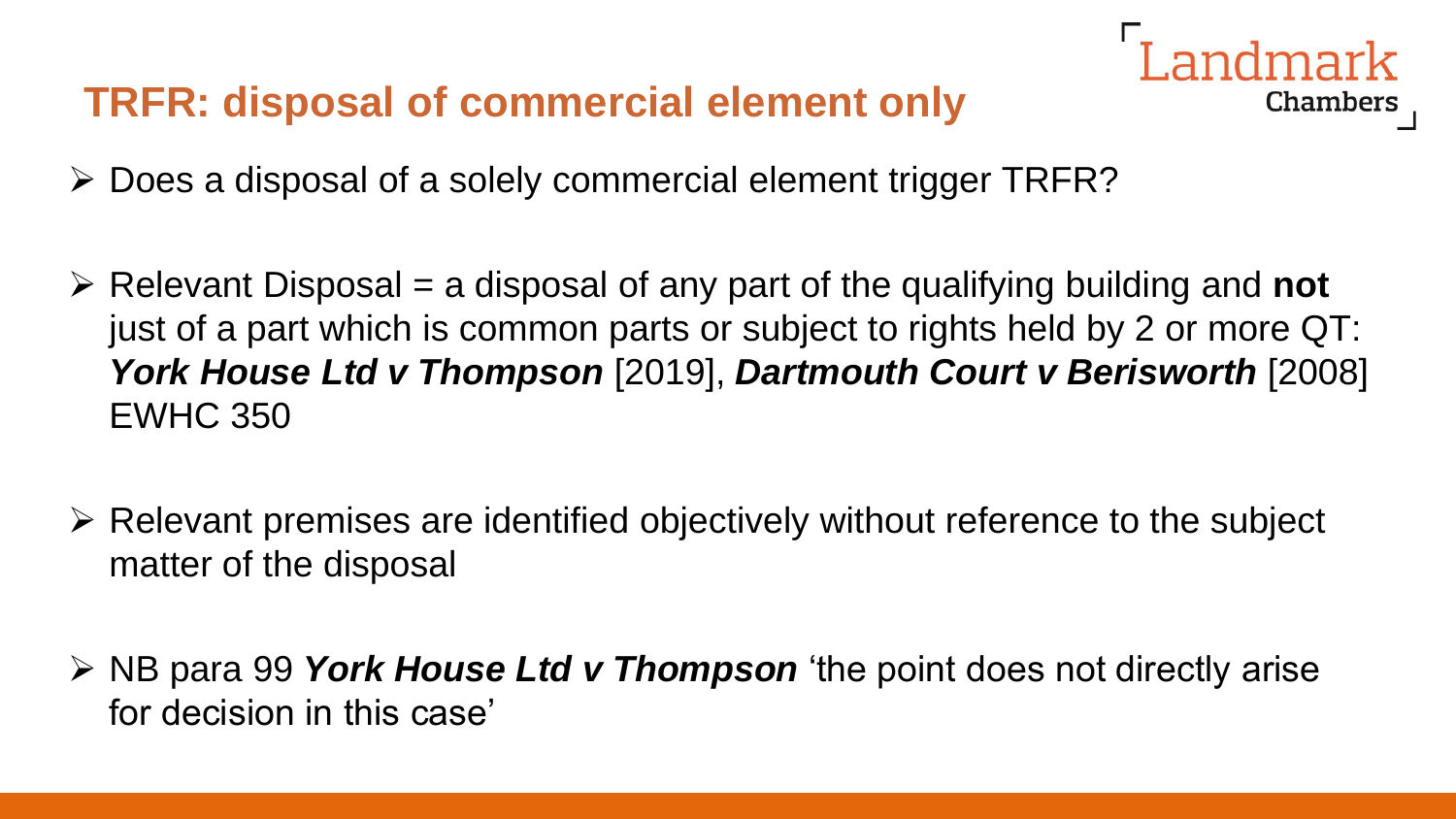#### **TRFR: disposal of commercial element only**

Some arguments for and against

Disposal of commercial element not caught

 $\triangleright$  A disposal pursuant to 1993 Act is <u>not</u> a relevant disposal (s.4(1)(da)) would be odd if a renewal pursuant to LTA 1954 was a relevant disposal

Landmark

**Chambers** 

- $\triangleright$  Tenant of a business tenancy not a QT as he is not the T of a flat
- $\triangleright$  A tenancy of a single flat is not a relevant disposal (s.4(1)(a)) but a lease of a single unit specifically designed for business purposes would be?

Disposal of commercial element is caught

- $\triangleright$  Act applies to buildings which are essentially residential in character, Ts should have some control over commercial element
- $\triangleright$  Contemplated that the Act could apply to buildings with a commercial element (s.1(3))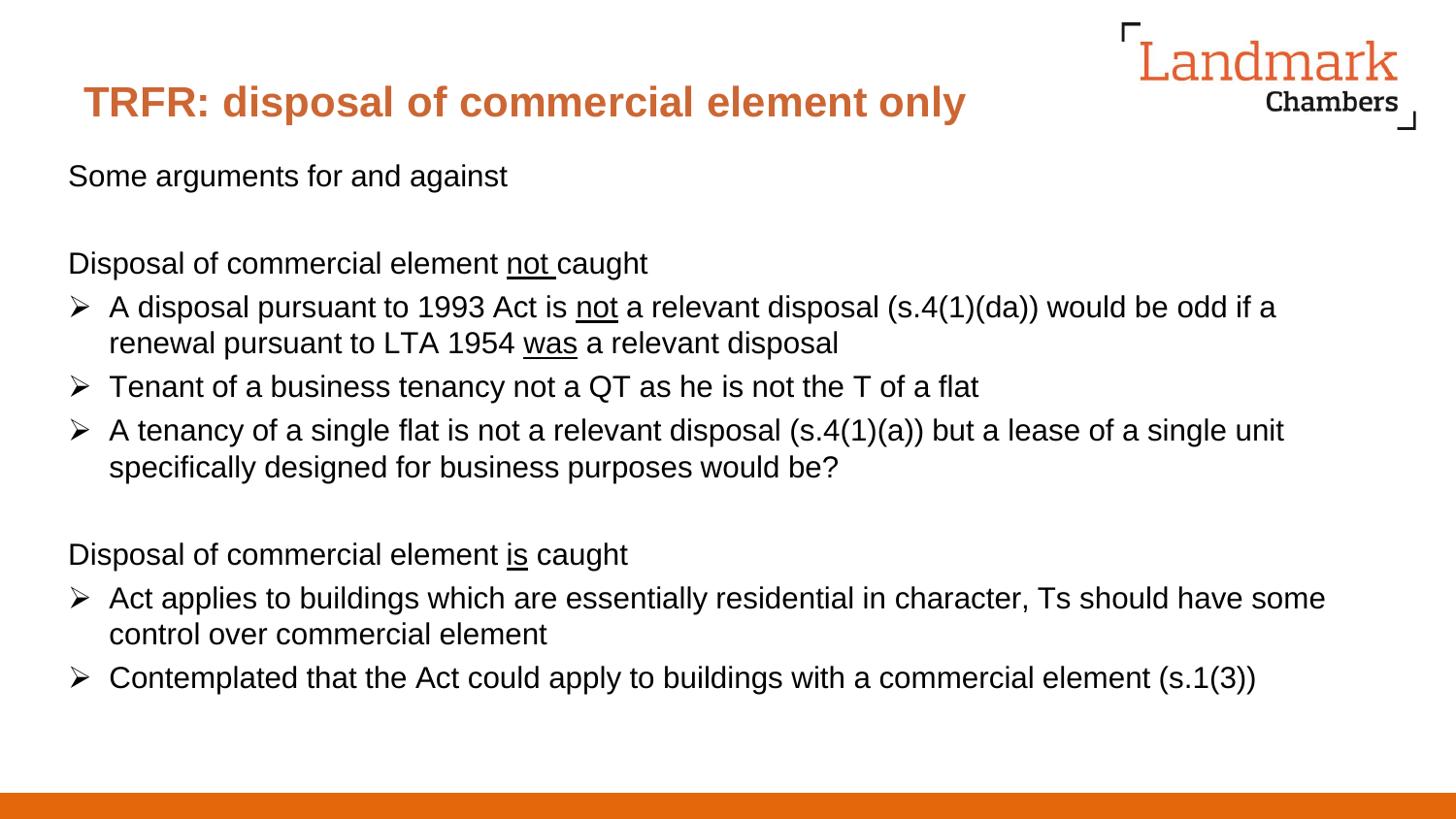- Huge topic, will just touch on a few aspects today
- An area where commercial operators inexperienced in residential leasehold management can come rapidly (and sometimes expensively) unstuck!
- Most of the key provisions found in LTA 1985

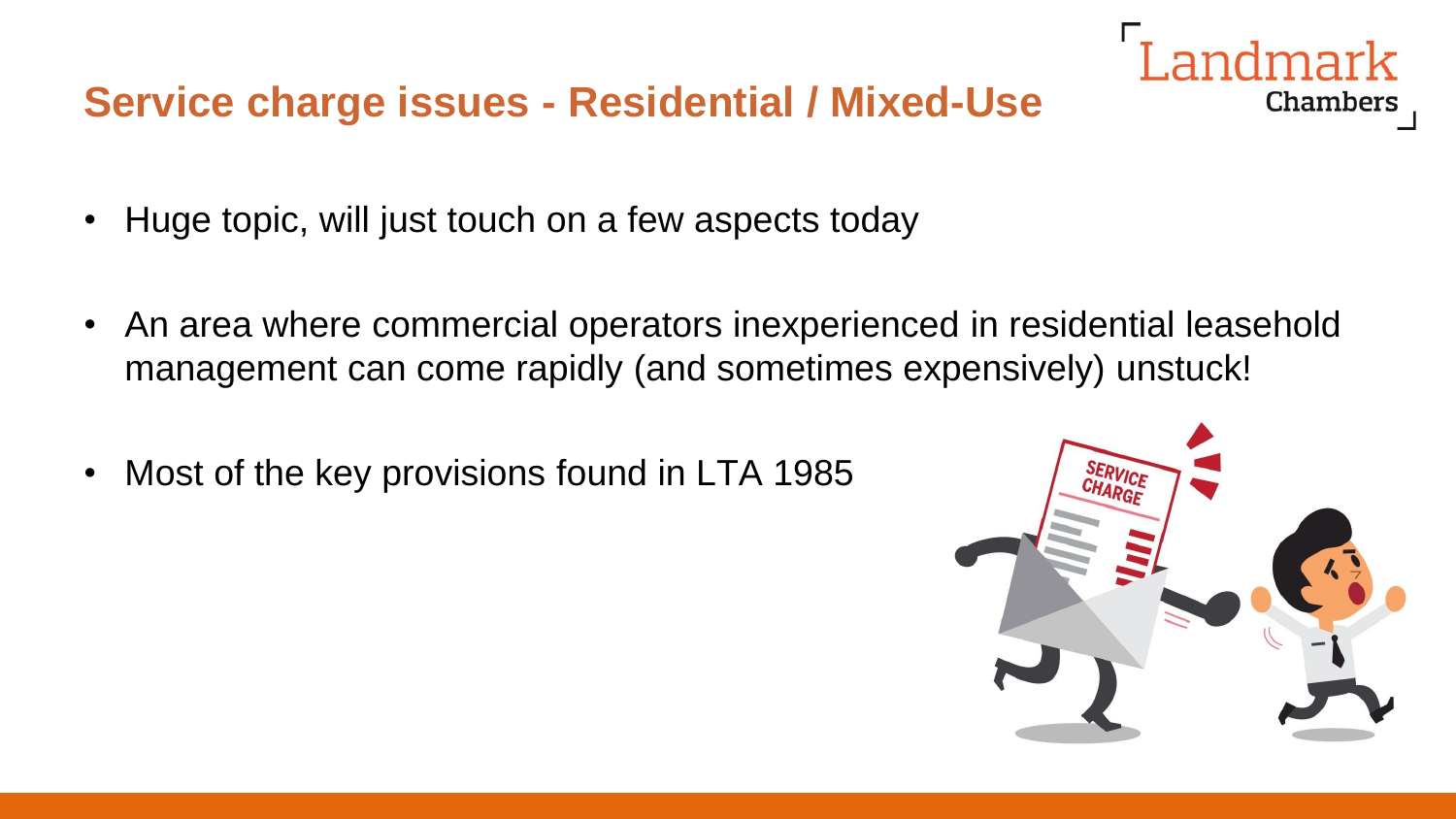• Most statutory overlay in this regard only applies if the premises amount to a dwelling - s.38 LTA85:

*'a building or part of a building occupied or intended to be occupied as a separate dwelling, together with any yard, garden, outhouses and appurtenances belonging to it or usually enjoyed with it'*

- Usually obvious, but can be very unclear at the margins e.g. student accommodation, or commercial with ancillary (e.g. caretaker) accommodation. What does 'separate' mean? When is something 'intended' to be occupied as a dwelling?
	- Oakfern v Ruddy [2006] EWCA Civ 1389 (note position of mesne landlord)
	- JLK v Ezekwe [2017] UKUT 0277 (LC)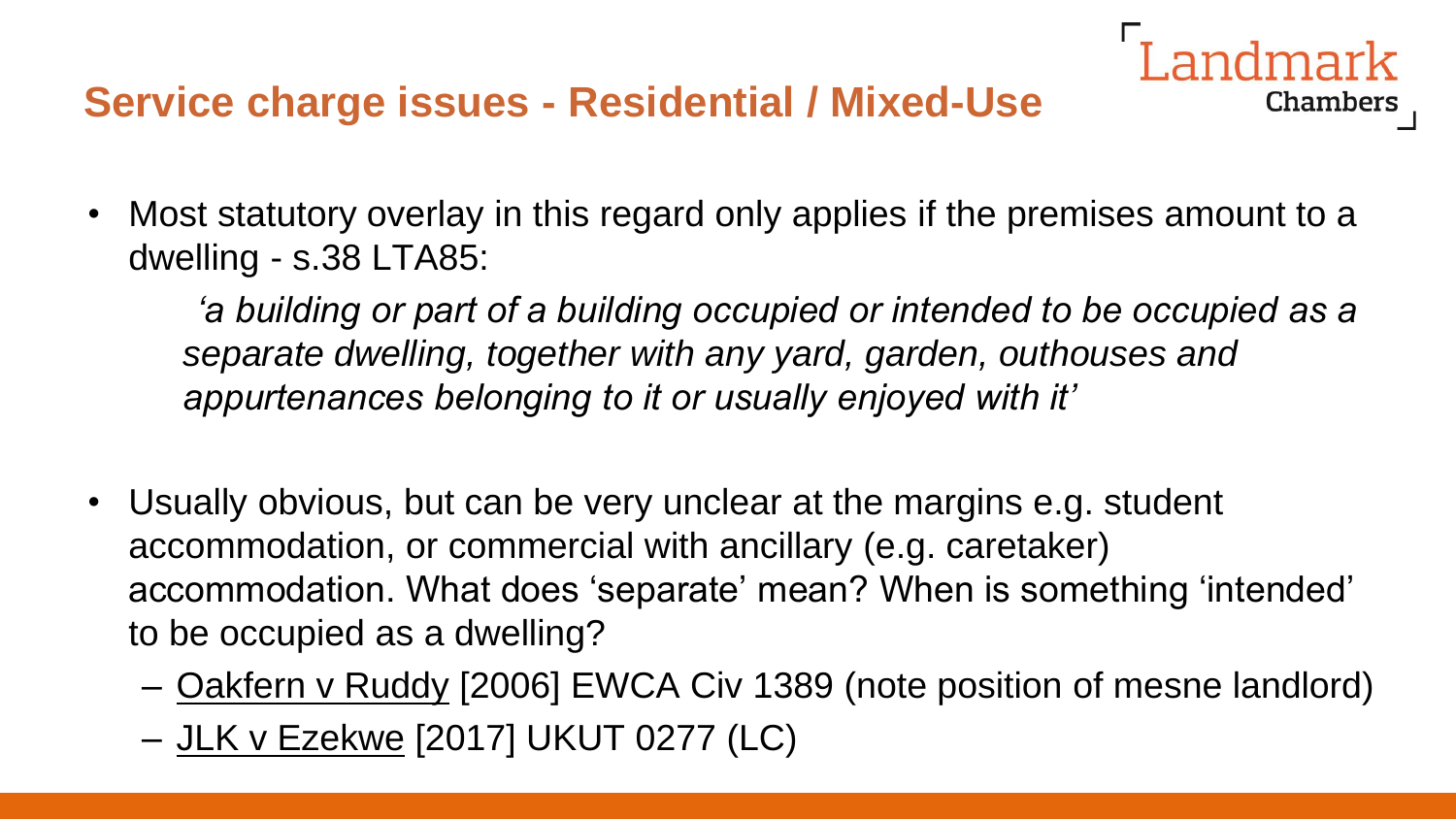• **s19**: 'Relevant costs shall be taken into account in determining the amount of a service charge payable for a period-

- only to the extent to which they are reasonably incurred; and
- where they are incurred on the provision of services or the carrying out of works, only if the services or works are of a reasonable standard,
- and the amount payable shall be limited accordingly.
- **S27(1)**: Can apply to FtT for a determination of payability of service charges, including (s27(3) prospectively – 'if I incur costs, will they be payable?'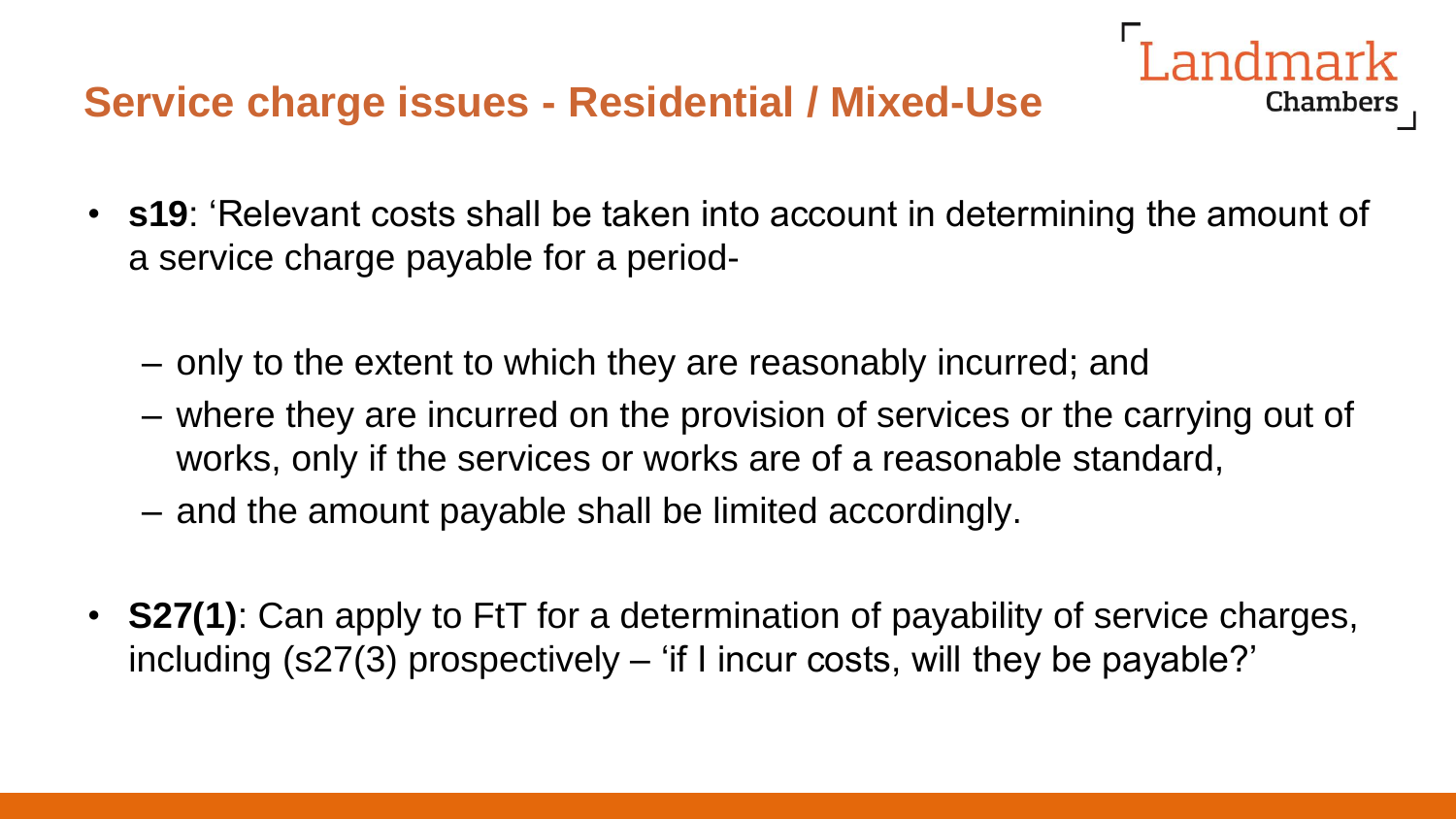- What does 'reasonably incurred' mean?
	- Not just generic 'reasonableness' more structured.
	- Doesn't mean 'cheapest', but comparator evidence is useful.
	- 2 stages was the decision making process reasonable? And is the sum to be charged reasonable in light of market evidence?
	- Consider LB Hounslow v Waaler [2017] EWCA Civ 45 in this context, and the distinction between routine works and improvements in this context.

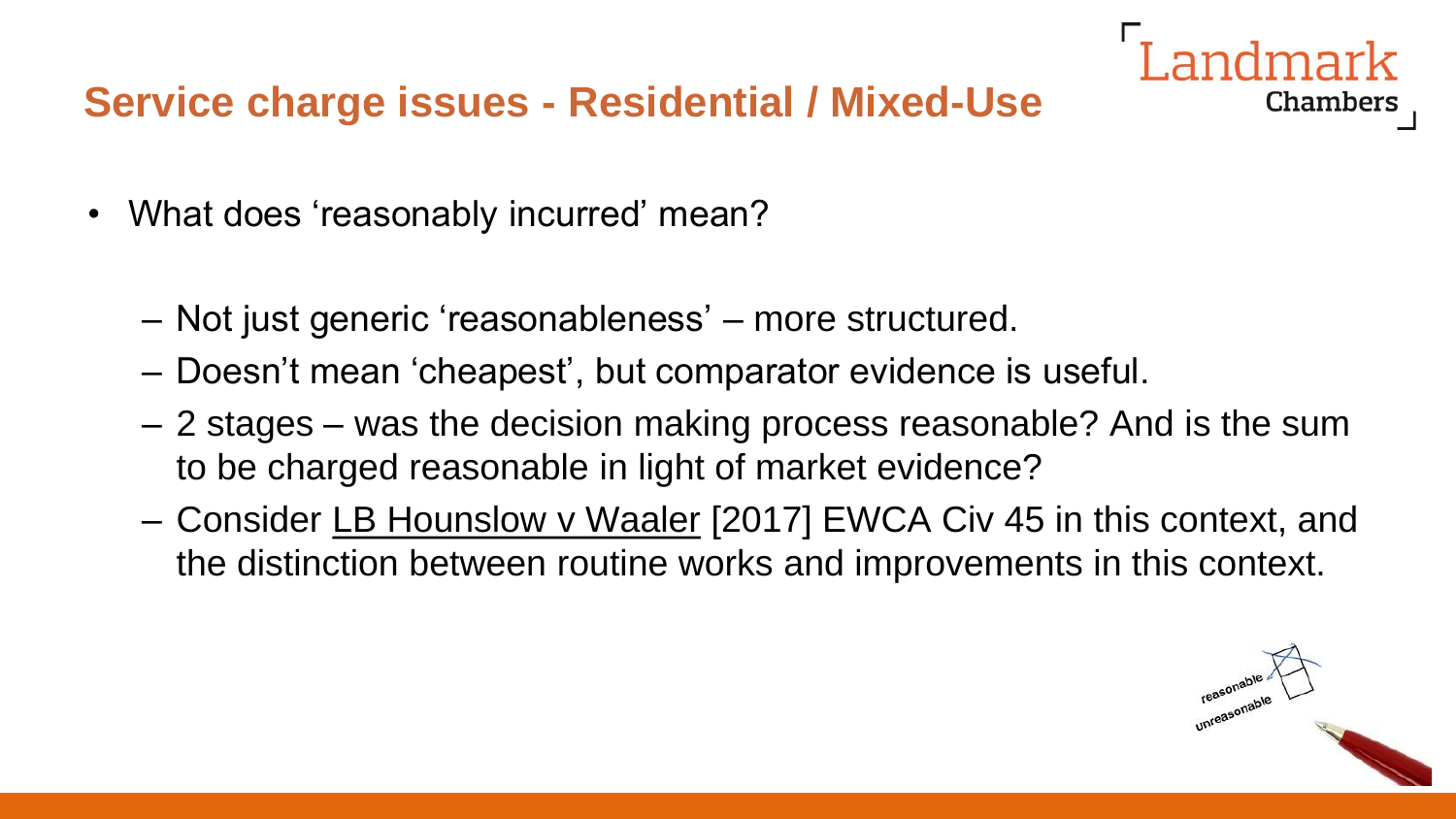**Other service charge issues to be aware of…**

- Landmark Chambers
- Consultation on major works: s.20 / s20ZA + Service Charges (Consultation Requirements) (England) Regs 2003
- Time limit for making demands (s20B) and requirement to give statement of rights and obligations (s21B)
- Limitations on costs recovery in challenges: s20C / para 5A
- s27A(6): void terms real issues with apportionment in mixed-use developments - see Windermere Marina Village v Wild [2014] UKUT 163 and Williams v Aviva Investors [2020] UKUT 0111 (LC) (currently subj. to appeal to CA).